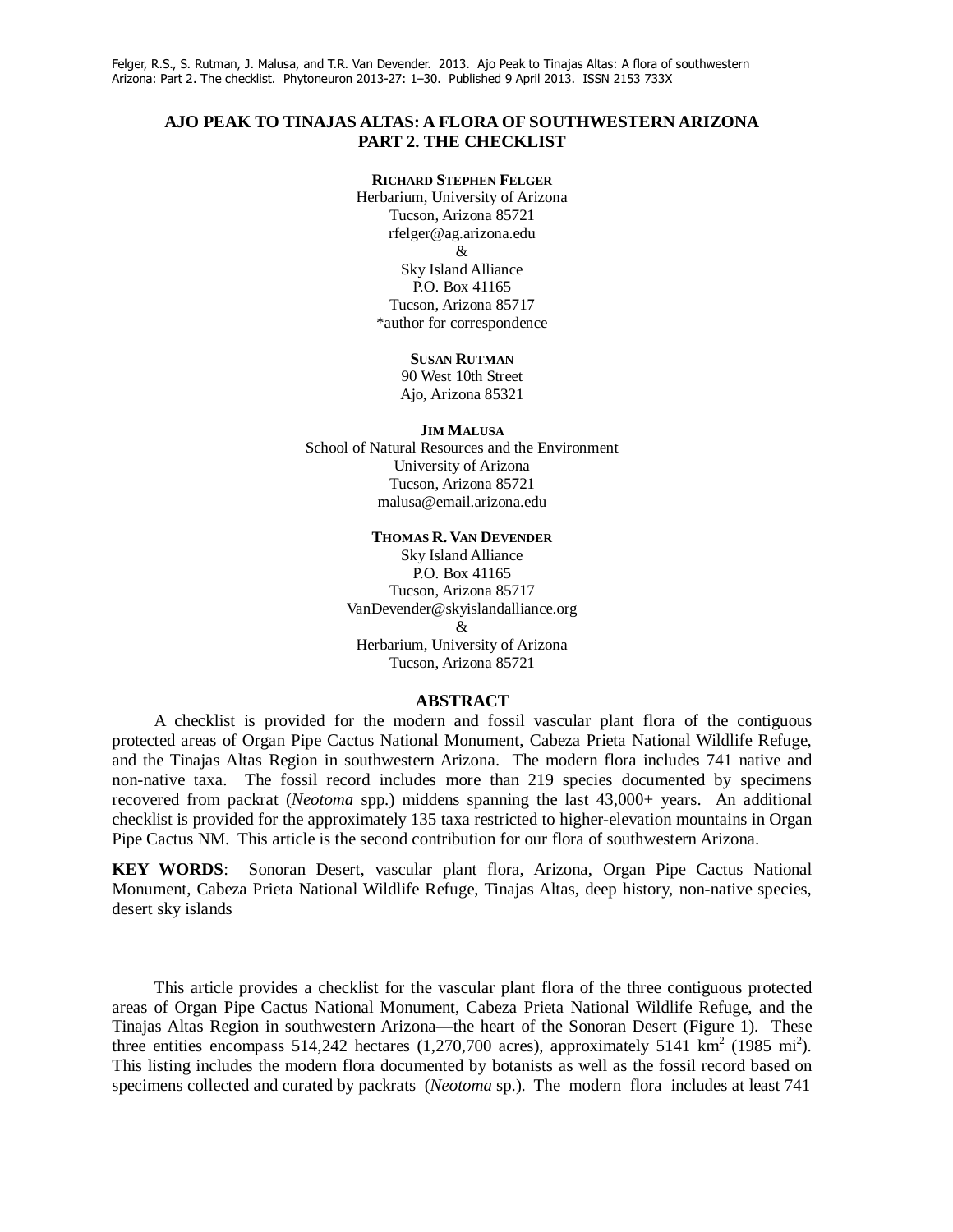

 Figure 1. Map of the flora area in southwestern Arizona. Map created by Ami Pate of Organ Pipe Cactus National Monument.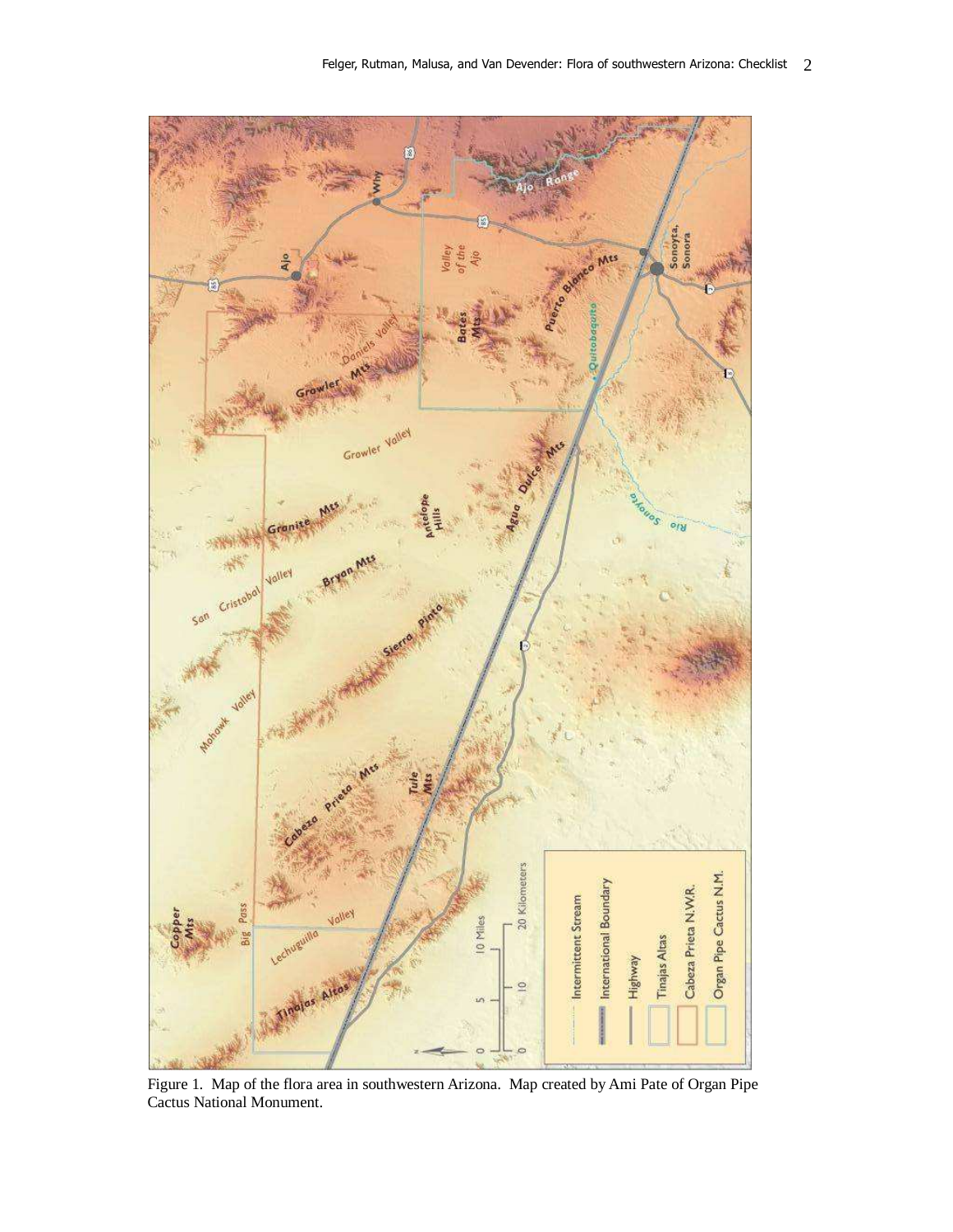native and non-native taxa and is specimen-based. The fossil record includes more than 219 species documented by specimens recovered from packrat (*Neotoma* spp.) middens spanning the last 43,000+ years (43,000 ybp to modern times). Van Devender sampled and studied numerous middens across the flora area at 240–975 m (787–3200 ft) elevation (see Felger et al. 2012a, 2013). Following the full checklist of the three protected areas is a checklist of approximately 135 taxa restricted to the Ajo Mountains and other higher mountains in Organ Pipe, most of which are essentially desert sky island populations.

 Synonyms are provided and cross-indexed only for taxonomic changes not shown in the more detailed checklist of the modern flora of the area published in Canotia (Felger et al. 2012b), and additional taxonomic updates can be expected in forthcoming floristic treatments of our flora. Family designations follow APG III. Non-native plants established as reproducing populations in the flora area are indicated with an asterisk (\*) and non-native species not established as reproducing populations are marked with two asterisks (\*\*). Present-day taxa also known from the fossil record are indicated with a dagger symbol  $(†)$ , and those no longer present in the flora area are indicated with two daggers (††). Some fossils not identifiable to species are shown with dagger symbols and a question mark (††?); these include ones identifiable only to genus, or a species group, or one of two species, and may be the same as modern taxa or ones no longer present in the flora area. These same symbols will be used throughout forthcoming contributions to our flora of the three protected areas in southwestern Arizona. The individual taxonomic complexities including the fossil specimens will be discussed and interpreted in the species accounts in forthcoming contributions.

 This article is the second contribution for our flora in southwestern Arizona (Felger et al. 2013). The first article in this series includes maps and brief descriptions of the physical, biological, ecologic, floristic, and deep history makeup of the flora area. Considerable additional background information can be found in web sites for Organ Pipe and Cabeza Prieta, e.g., Organ Pipe Cactus National Monument (2011) and Slone (2011). This flora will be published in segments in forthcoming articles in Phytoneuron and will also be posted open access on the website of the University of Arizona Herbarium (ARIZ).

## **MODERN AND FOSSIL TAXA IN ORGAN PIPE CACTUS NATIONAL MONUMENT, CABEZA PRIETA NATIONAL WILDLIFE REFUGE, AND THE TINAJAS ALTAS REGION**

#### **PTERIDOPHYTES**

### **MARSILEACEAE**

Marsilea vestita Hooker & Greville

## **PTERIDACEAE**

Argyrochosma limitanea (Maxon) Windham subsp. limitanea Astrolepis cochisensis (Goodding) D.M. Benham & Windham Astrolepis sinuata (Lagasca ex Swartz) D.M. Benham & Windham subsp. sinuata Bommeria hispida (Mettenius ex Kuhn) Underwood Cheilanthes lindheimeri Hooker Cheilanthes parryi (D.C. Eaton) Domin Cheilanthes villosa Davenport ex Maxon Cheilanthes wrightii Hooker Cheilanthes yavapensis T. Reeves ex Windham Notholaena californica D.C. Eaton subsp. californica Notholaena standleyi Maxon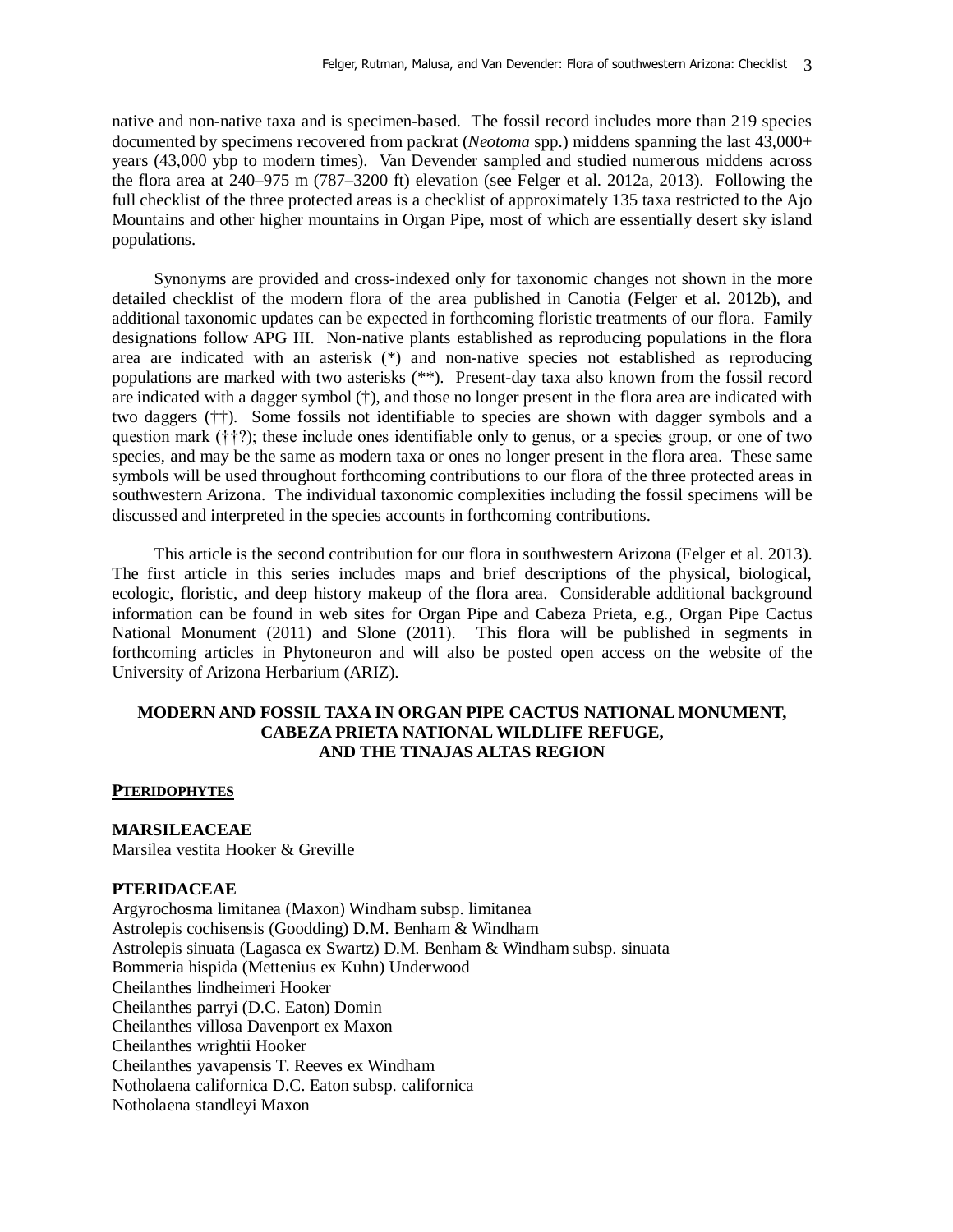Pellaea truncata Goodding Pentagramma triangularis (Kaulfuss) Yatskievych et al. var. maxonii (Weatherby) Yatskievych et al.

## **LYCOPODS**

## **SELAGINELLACEAE**

†Selaginella arizonica Maxon Selaginella eremophila Maxon

## **GYMNOSPERMS**

## **CUPRESSACEAE**

Juniperus arizonica R.P. Adams ††Juniperus californica Carrière ††Juniperus cf. osteosperma (Torrey) Little ††Juniperus scopulorum Sargent

## **EPHEDRACEAE**

†Ephedra aspera Engelmann ex S. Watson [E. fasciculata A. Nelson]

**PINACEAE** ††Pinus edulis Engelmann var. fallax Little

## **MAGNOLIIDS**

**ARISTOLOCHIACEAE**  Aristolochia watsonii Wooton & Standley

**SAURURACEAE**  Anemopsis californica (Nuttall) Hooker & Arnott

## **EUDICOTS**

### **ACANTHACEAE**

Anisacanthus thurberi (Torrey) A. Gray Carlowrightia arizonica A. Gray Dicliptera resupinata (Vahl) de Jussieu Justicia californica (Bentham) D.N. Gibson †Justicia candicans (Nees) L.D. Benson Justicia longii Hilsenbeck Ruellia nudiflora (Engelmann & A. Gray) Urban

## **ADOXACEAE**

\*\*Sambucus cerulea Rafinesque

## **AIZOACEAE**

\*Mesembryanthemum crystallinum Linnaeus \*Mesembryanthemum nodiflorum Linnaeus Trianthema portulacastrum Linnaeus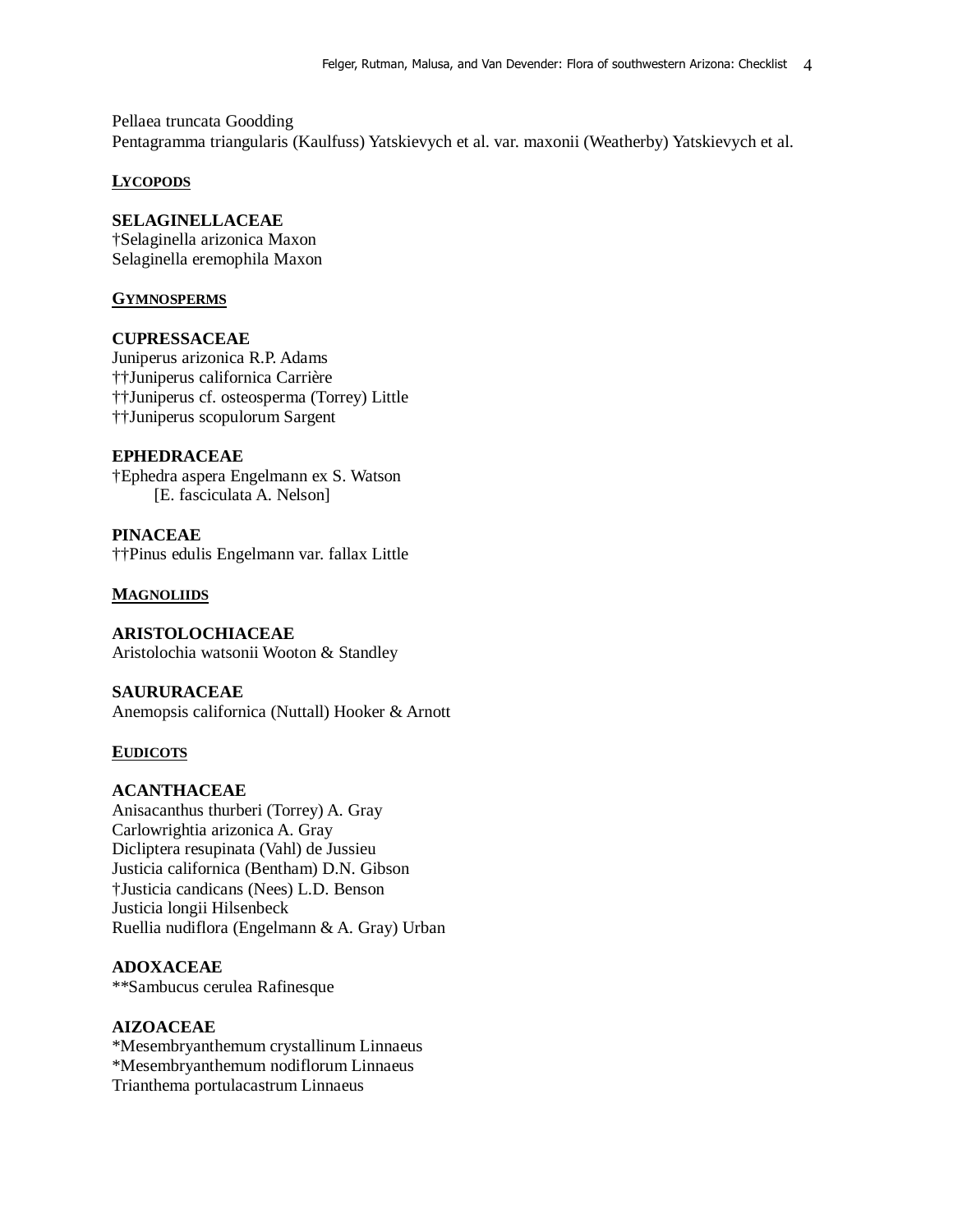**AMARANTHACEAE** (includes Chenopodiaceae) \*Amaranthus albus Linnaeus Amaranthus crassipes Schlechtendahl var. crassipes †Amaranthus fimbriatus (Torrey) Bentham ex S. Watson †Amaranthus palmeri S. Watson Amaranthus ×tucsonensis Henrickson ††?Amaranthus sp./spp. †Atriplex canescens (Pursh) Nuttall subsp. canescens ††Atriplex confertifolia (Torrey & Frémont) S. Watson †Atriplex elegans (Moquin-Tandon) D. Dietrich Atriplex lentiformis (Torrey) S. Watson subsp. lentiformis Atriplex linearis S. Watson Atriplex pacifica A. Nelson †Atriplex polycarpa (Torrey) S. Watson \*\*Bassia hyssopifolia (Pallas) Kuntze \*Chenopodium murale Linnaeus Chenopodium watsonii A. Nelson ††?Froelichia sp. Gomphrena sonorae Torrey Monolepis nuttalliana (Schultes) Greene Nitrophila occidentalis (Moquin-Tandon) S. Watson \*Salsola tragus Linnaeus Suaeda nigra (Rafinesque) J.F. Macbride Tidestromia lanuginosa (Nuttall) Standley subsp. eliassoniana Sánchez-del Pino & Flores Olvera

### **ANACARDIACEAE**

†Rhus aromatica Aiton var. trilobata (Nuttall) A. Gray ex S. Watson ††Rhus cf. aromatica Rhus kearneyi F.A. Barkley subsp. kearneyi

## **APIACEAE**

Bowlesia incana Ruiz & Pavón †Daucus pusillus Michaux Eryngium nasturtiifolium de Jussieu ex F. Delaroche Lomatium nevadensis (S. Watson) Coulter & Rose Spermolepis lateriflora G.L. Nesom [S. echinata (Nuttall) A. Heller, in part] Yabea microcarpa (Hooker & Arnott) Koso-Poljanski

# **APOCYNACEAE** (includes Asclepiadaceae)

†Asclepias albicans S. Watson Asclepias erosa Torrey Asclepias linaria Cavanilles Asclepias nyctaginifolia A. Gray Asclepias subulata Decaisne Funastrum hartwegii (Vail) Schlechter Haplophyton cimicidum A. de Candolle Matelea cordifolia Woodson Matelea parvifolia (Torrey) Woodson Metastelma arizonicum A. Gray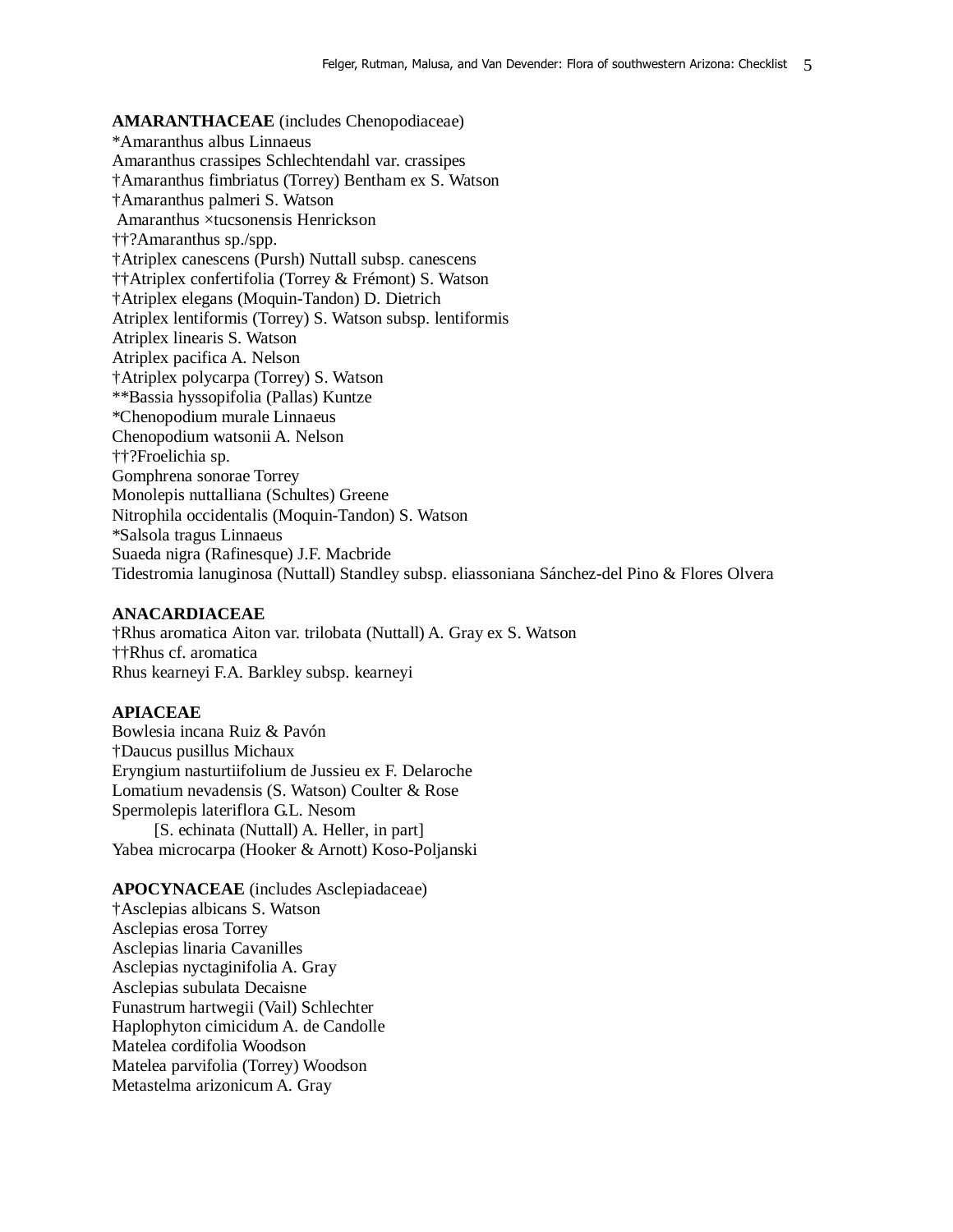#### **ASTERACEAE**

Acamptopappus sphaerocephalus (Harvey & A. Gray) A. Gray var. sphaerocephalus Acourtia nana (A. Gray) Reveal & R.M. King Acourtia wrightii (A. Gray) Reveal & R.M. King Adenophyllum porophylloides (A. Gray) Strother Ageratina paupercula (A. Gray) R.M. King & H. Robinson Ambrosia ambrosioides (Cavanilles) W.W. Payne †Ambrosia confertiflora de Candolle Ambrosia cordifolia (A. Gray) W.W. Payne †Ambrosia deltoidea (Torrey) W.W. Payne †Ambrosia dumosa (A. Gray) W.W. Payne Ambrosia dumosa  $\times$  A. ilicifolia †Ambrosia ilicifolia (A. Gray) W.W. Payne Ambrosia monogyra (Torrey & A. Gray ex A. Gray) Strother & B.G. Baldwin †Ambrosia salsola (Torrey & A. Gray) Strother & B.G. Baldwin var. pentalepis (Rydberg) Strother & B.G. Baldwin Arida arizonica, *see* Leucosyris arida Arida carnosa, *see* Leucosyris carnosa Artemisia dracunculus Linnaeus †Artemisia ludoviciana Nuttall subsp. albula (Wooton) D.D. Keck ††Artemisia tridentata Nuttall complex Baccharis brachyphylla A. Gray Baccharis salicifolia (Ruiz & Pavón) Persoon Baccharis sarothroides A. Gray †Bahiopsis parishii (Greene) E.E. Schilling & Panero Baileya multiradiata Harvey & A. Gray Baileya pleniradiata Harvey & A. Gray †Bebbia juncea (Bentham) Greene var. aspera Greene †Brickellia atractyloides A. Gray var. atractyloides Brickellia californica (Torrey & A. Gray) A. Gray †Brickellia coulteri A. Gray var. coulteri Brickellia frutescens A. Gray ††?Brickellia sp. ††Calycoseris parryi A. Gray Calycoseris wrightii A. Gray \*\*Carthamus tinctorius Linnaeus \*Centaurea melitensis Linnaeus †Chaenactis carphoclinia A. Gray var. carphoclinia †Chaenactis stevioides Hooker & Arnott ††Chrysothamnus teretifolius (Durand & Hilgard) H.M. Hall ††?Chrysothamnus sp. †Cirsium neomexicanum A Gray Diaperia verna (Rafinesque) Morefield var. verna Dietera asteroides Torrey var. glandulosa (B.L. Turner) D.R. Morgan & R.L. Hartman Eclipta prostrata (Linnaeus) Linnaeus †Encelia farinosa A. Gray ex Torrey Encelia farinosa  $\times$  E. frutescens Encelia frutescens (A. Gray) A. Gray †Ericameria cuneata (A. Gray) McClatchie var. spathulata (A. Gray) H.M. Hall †Ericameria laricifolia (A. Gray) Shinners \*Erigeron canadensis Linnaeus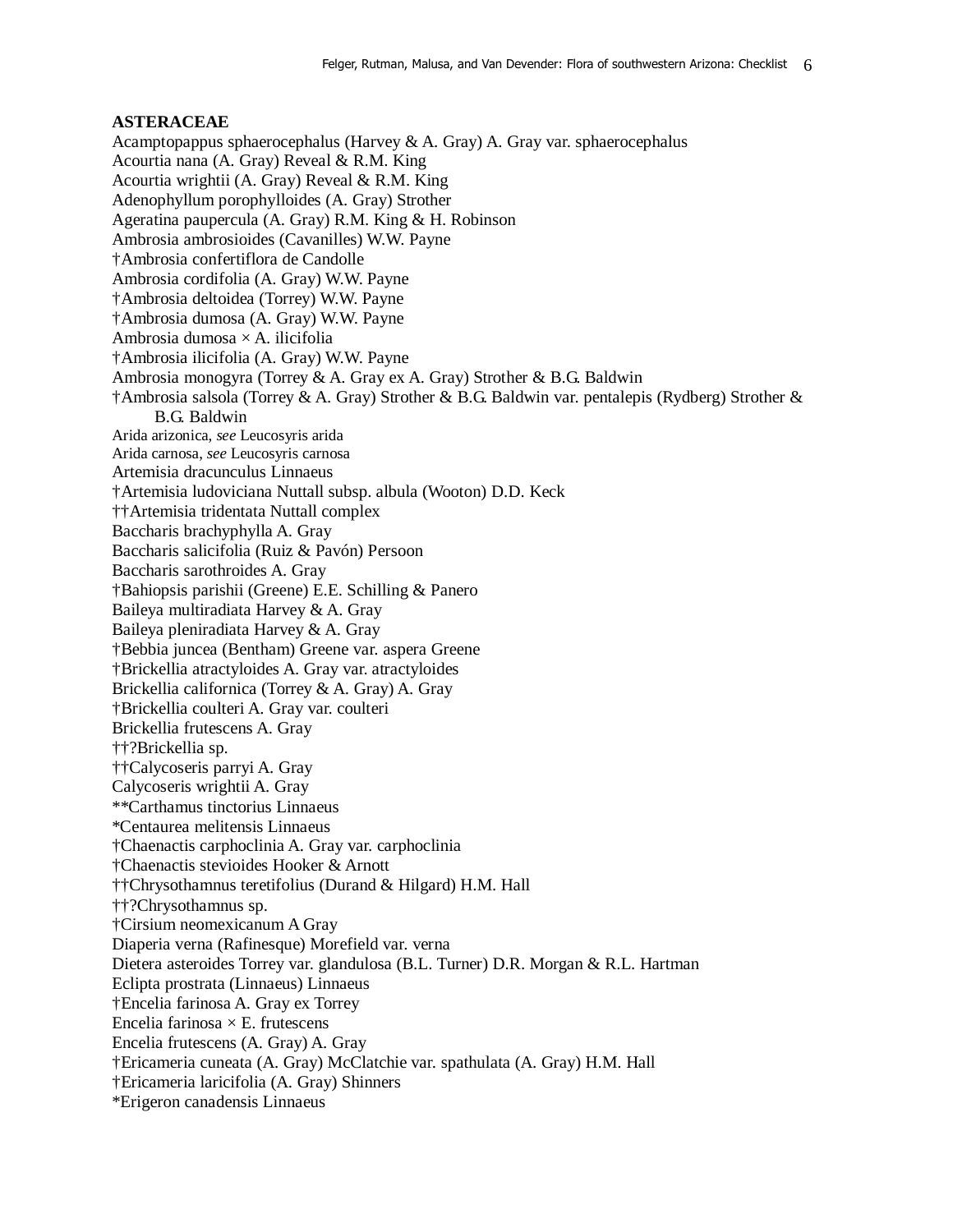Erigeron lobatus A. Nelson Eriophyllum lanosum (A. Gray) A. Gray Gaillardia arizonica A. Gray Gamochaeta stagnalis (I.M. Johnston) Anderberg †Geraea canescens Torrey & A. Gray Gutierrezia arizonica (A. Gray) M.A. Lane †Gutierrezia sarothrae (Pursh) Britton & Rusby †Gymnosperma glutinosum (Sprengel) Lessing \*\*Helianthus annuus Linnaeus Helianthus niveus (Bentham) Brandegee subsp. tephrodes (A. Gray) Heiser ††?Heterotheca sp. Hymenothrix wislizenii A. Gray Hymenoxys odorata de Candolle Isocoma acradenia (Greene) Greene var. acradenia Koanophyllon palmeri (A. Gray) R.M. King & H. Robinson \*Lactuca serriola Linnaeus Laennecia coulteri (A. Gray) G.L. Nesom Leucosyris arida (B.L. Turner & D.B. Horne) Pruski & R.L. Hartman [Arida arizonica (R.C. Jackson & R.R. Johnson) D.R. Morgan & R.L. Hartman] Leucosyris carnosa (A. Gray) Greene [Arida carnosa (A. Gray) D.R. Morgan & R.L. Hartman] Logfia arizonica (A. Gray) Holub Logfi depressa (A. Gray) Holub Logfia filaginoides (Hooker & Arnott) Morefield Machaeranthera tagetina Greene Malacothrix fendleri A. Gray Malacothrix glabrata (A. Gray ex D.C. Eaton) A. Gray Malacothrix sonorae W.S. Davis & P.H. Raven Monoptilon bellioides (A. Gray) H.M. Hall \*Oncosiphon piluliferum (Linnaeus f.) Källersjö Packera quercetorum (Greene) C. Jeffrey Palafoxia arida B.L. Turner & M.I. Morris var. arida Parthenice mollis A. Gray Pectis cylindrica (Fernald) Rydberg Pectis linifolia Linnaeus var. linifolia Pectis papposa Harvey & A. Gray var. papposa Perityle ajoensis T.K. Todsen †Perityle emoryi Torrey ††?Perityle sp. †Peucephyllum schottii A. Gray Pleurocoronis laphamioides (Rose) R.M. King & H. Robinson Pleurocoronis pluriseta (A. Gray) R.M. King & H. Robinson †?Pleurocoronis sp. Pluchea odorata (Linnaeus) Cassini var. odorata †Porophyllum gracile Bentham Prenanthella exigua (A. Gray) Rydberg Psathyrotes ramosissima (Torrey) A. Gray Pseudognaphalium canescens (de Candolle) Anderberg Psilostrophe cooperi (A. Gray) Greene Rafinesquia californica Nuttall †Rafinesquia neomexicana A. Gray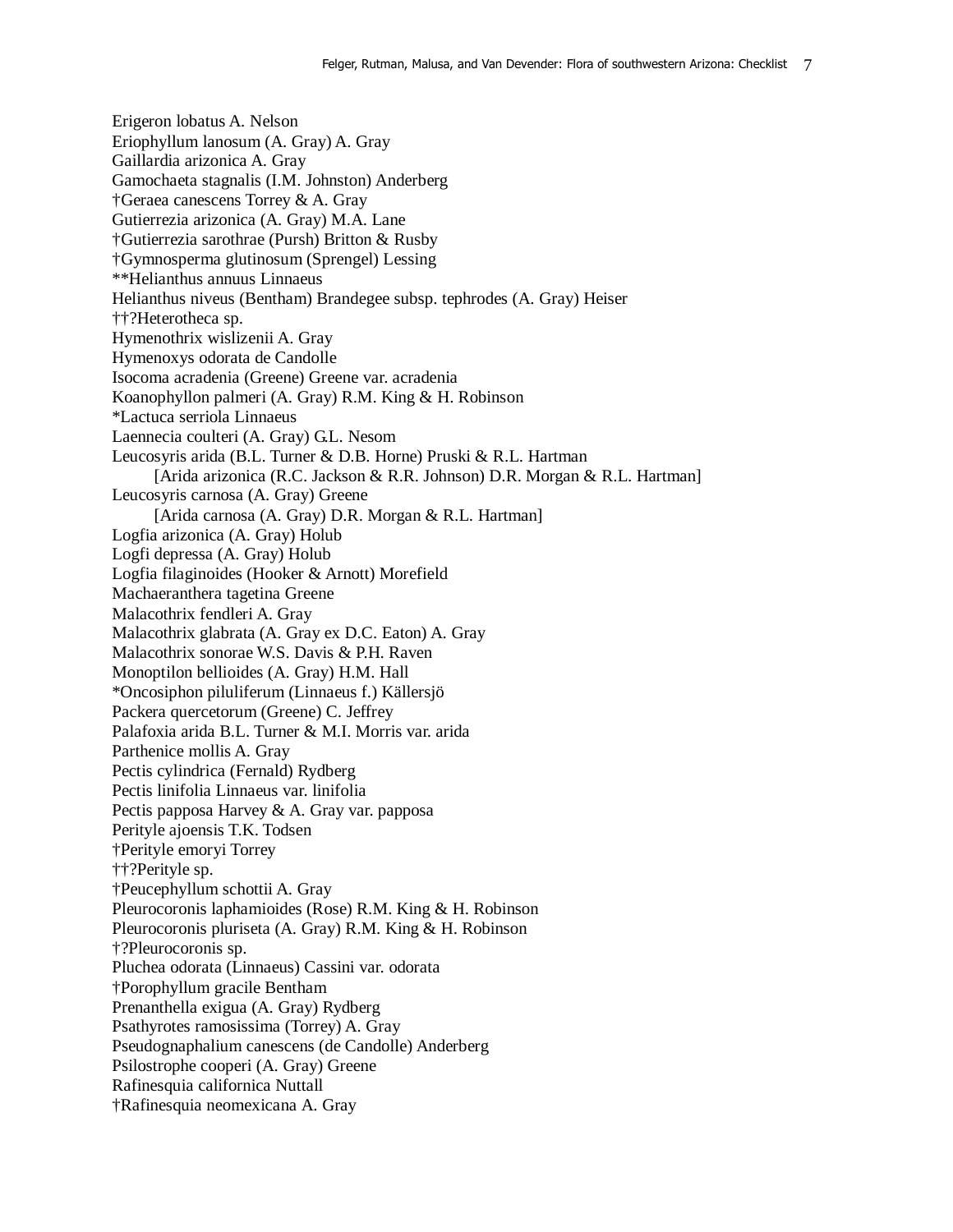Senecio flaccidus Lessing var. monoensis (Greene) B.L. Turner & T.M. Barkley Senecio lemmonii A. Gray Senecio mohavensis A. Gray \*Sonchus asper (Linnaeus) Hill subsp. asper \*Sonchus oleraceus Linnaeus Stephanomeria exigua Nuttall subsp. exigua Stephanomeria pauciflora (Torrey) Nelson Stephanomeria schottii (A. Gray) A. Gray Stylocline gnaphaloides Nuttall Stylocline micropoides A. Gray Tessaria sericea (Nuttall) Shinners [Pluchea sericea (Nuttall) Coville] †Thymophylla concinna (A. Gray) Strother Thymophylla pentachaeta (de Candolle) Small var. belenidium (de Candolle) Strother Townsendia annua Beaman Trichoptilium incisum (A. Gray) A. Gray †Trixis californica Kellogg var. californica Uropappus lindleyi (de Candolle) Nuttall \*\*Verbesina encelioides (Cavanilles) Bentham f. & Hooker ex A. Gray Xanthisma gracile (Nuttall) D.R. Morgan & R.L. Hartman †Xanthisma spinulosus (Pursh) D.R. Morgan & R.L. Hartman var. gooddingii (A. Nelson) D.R. Morgan & R.L. Hartman Zinnia acerosa (de Candolle) A. Gray

### **BERBERIDACEAE**

†Berberis haematocarpa Wooton Berberis harrisoniana Kearney & Peebles ††?Berberis sp.

### **BIGNONIACEAE**

Chilopsis linearis (Cavanilles) Sweet subsp. arcuata (Fosberg) Henrickson

**BORAGINACEAE** (includes Hydrophyllaceae) †Amsinckia intermedia Fischer & C.E. Meyer †Amsinckia tessellata A. Gray var. tessellata Cryptantha angustifolia, *see* Johstonella angustifolia †Cryptantha barbigera (A. Gray) Greene Cryptantha ganderi I.M. Johnston Cryptantha holoptera, *see* Johnstonella holoptera †Cryptantha maritima (Greene) Greene Cryptantha micrantha, *see* Eremocarya micrantha †Cryptantha pterocarya (Torrey) Greene var. cycloptera (Greene) J.F. Macbride Cryptantha racemosa, *see* Johnstonella racemosa ††Cryptantha utahensis (A. Gray) Greene Eremocarya micrantha (Torrey) Greene subsp. micrantha [Cryptantha micrantha (Torrey) I.M. Johnston var. micrantha] Eucrypta chrysanthemifolia (Bentham) Greene var. bipinnatifida (Torrey) Constance Eucrypta micrantha (Torrey) A. Heller Harpogonella palmeri A. Gray Heliotropium curassavicum Linnaeus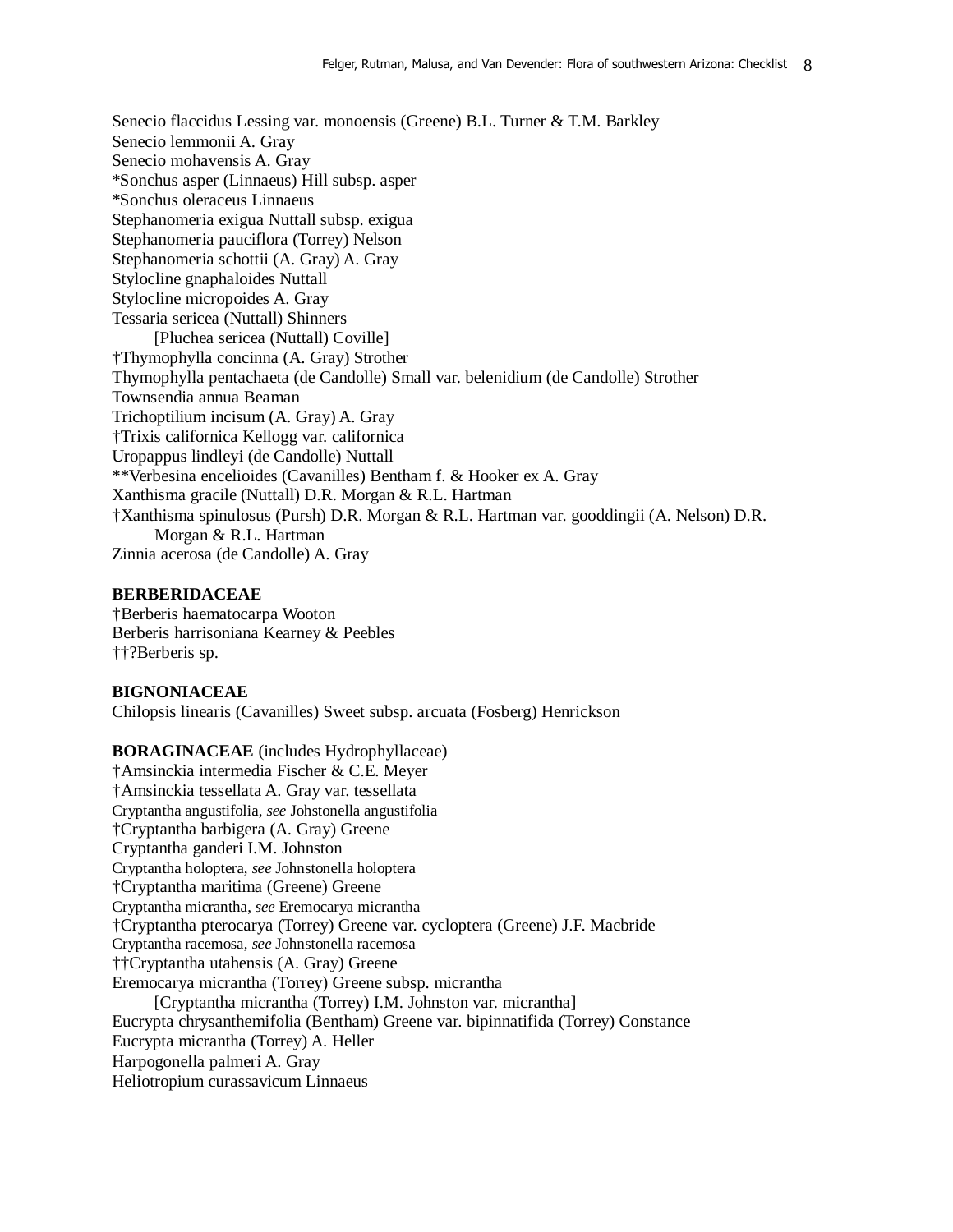Johstonella angustifolia (Torrey) Hasenstab & M.G. Simpson [Cryptantha angustifolia (Torrey) Greene] Johnstonella holoptera (A. Gray) Hasenstab & M.G Simpson [Cryptantha holoptera (A. Gray) J.F. Macbride] †Johnstonella racemosa (S. Watson ex A. Gray) Hasenstab & M.G. Simpson [Cryptantha racemosa (S. Watson ex A. Gray) Greene] †Lappula redowskii (Hornemann) Greene var. cupulata (A. Gray) M.E. Jones Nama demissum A. Gray var. demissum Nama hispidum A. Gray var. spathulata (Torrey) C.L. Hitchcock †Pectocarya heterocarpa (I.M. Johnston) I.M. Johnston †Pectocarya platycarpa (Munz & I.M. Johnston) Munz & I.M. Johnston Pectocarya recurvata I.M. Johnston Phacelia affinis A. Gray Phacelia bombycina Wooton & Standley Phacelia coerulea Greene †Phacelia crenulata Torrey ex S. Watson var. ambigua (M.E. Jones) J.F. McBride Phacelia distans Bentham Phacelia neglecta M.E. Jones Phacelia pedicellata A. Gray Phacelia ramosissima Douglas ex Lehmann Phacelia rotundifolia Torrey ex S. Watson ††?Phacelia sp. Pholistima auritum (Lindley) Lilja ex Lindblom var. arizonicum (M.E. Jones) Constance †Plagiobothrys arizonicus (A. Gray) Greene ex A. Gray Plagiobothrys jonesii A. Gray Tiquilia canescens (A. de Candolle) A.T. Richardson var. canescens Tiquilia palmeri (A. Gray) T.A. Richardson

#### **BRASSICACEAE**

††Athysanus pusillus (Hooker) Greene Boechera perennans (S. Watson) W.A. Weber \*\*Brassica nigra (Linnaeus) W.D.J. Koch \*Brassica tournefortii Gouan \*\*Capsella bursa-pastoris (Linnaeus) Medikus Caulanthus lasiophyllus (Hooker & Arnott) Payson †Descurainia pinnata (Walter) Britton Dimorphocarpa pinnatifida Rollins Dithyrea californica Harvey Draba cuneifolia Nuttall ex Torrey & A. Gray †Draba cf. cuneifolia \*Eruca vesicaria (Linnaeus) Cavanilles subsp. sativa (Miller) Thellung Erysimum capitatum (Douglas ex Hooker) Greene Hesperidanthus linearifolius (A. Gray) Rydberg Lepidium densiflorum Schrader †Lepidium lasiocarpum Nuttall ex Torrey & A. Gray Lepidium thurberi Wooton ††?Lepidium sp./spp. Lyrocarpa coulteri Hooker & Harvey \*\*Matthiola longipetala (Ventenat) de Candolle \*\*Nasturtium officinale W.T. Aiton Physaria tenella (A. Nelson) O'Kane & Al-Shehbaz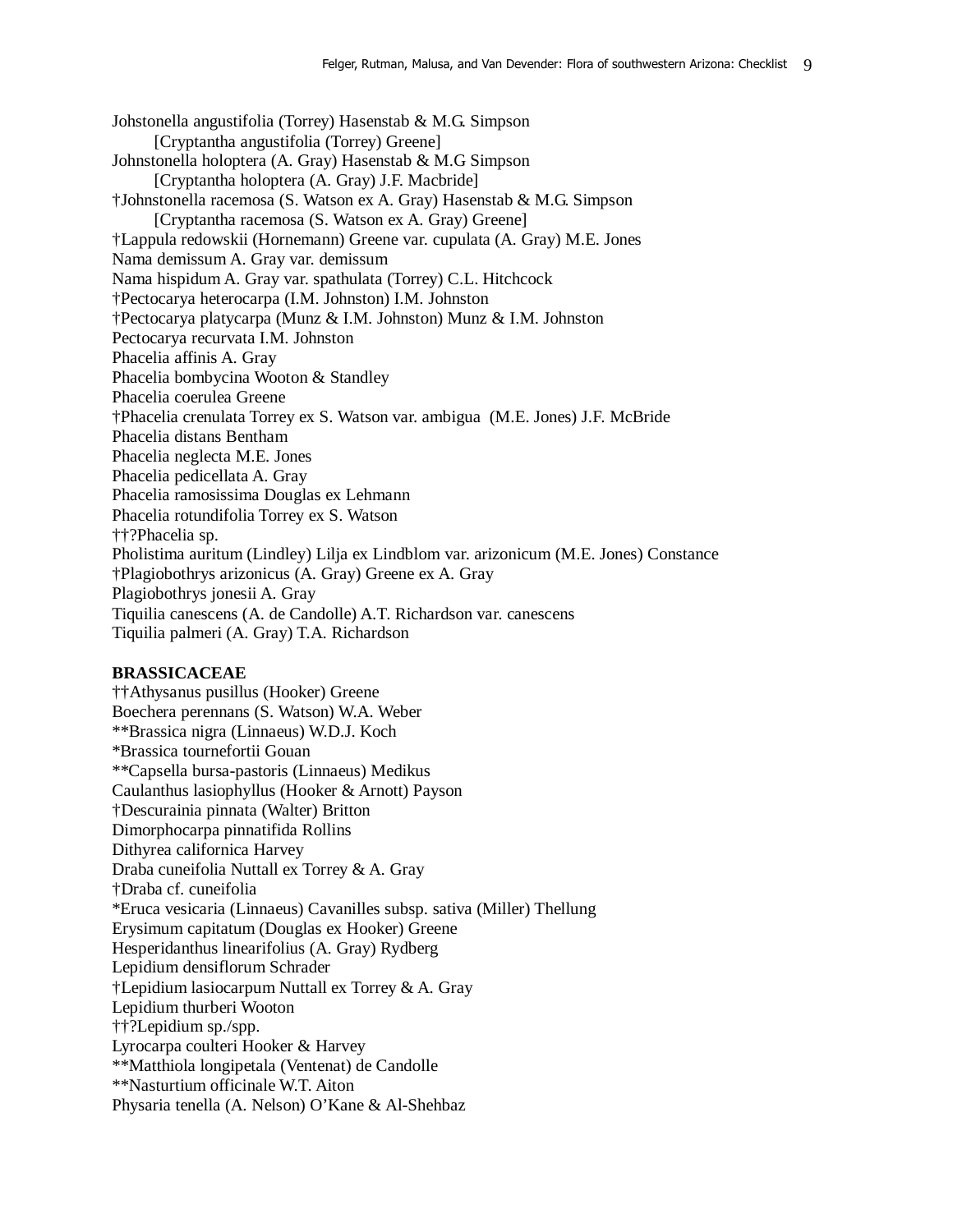Sibara angelorum (S.Watson) Greene Sibara virginica (Linnaeus) Rollins \*\*Sisymbrium altissimum Linnaeus \*Sisymbrium irio Linnaeus \*\*Sisymbrium orientale Linnaeus Streptanthella longirostris (S. Watson) Rydberg Streptanthus carinatus C. Wright ex A. Gray subsp. arizonicus (S. Watson) Kruckenberg, Rodman, & Worthington Thelypodium wrightii A. Gray \*\*Thlaspi arvense Linnaeus †Thysanocarpus curvipes Hooker

### **BURSERACEAE**

†Bursera microphylla A. Gray

#### **CACTACEAE**

†Carnegiea gigantea (Engelmann) Britton & Rose ††Coryphantha vivipera (Nuttall) Britton & Rose †Cylindropuntia acanthocarpa (Engelmann & J.M. Bigelow) F.M. Knuth Cylindropuntia acanthocarpa var. coloradensis (L.D. Benson) Pinkava Cylindropuntia acanthocarpa var. major (Engelmann & J.M. Bigelow) Pinkava Cylindropuntia acanthocarpa  $\times$  C. spinosior Cylindropuntia arbuscula (Engelmann) F.M. Knuth †Cylindropuntia bigelovii (Engelmann) F.M. Knuth Cylindropuntia echinocarpa (Engelmann & J.M. Bigelow) F.M. Knuth †Cylindropuntia cf. fulgida (Engelmann) F.M. Knuth Cylindropuntia fulgida var. fulgida Cylindropuntia fulgida var. mamillata (Schott ex Engelmann) Backeberg †Cylindropuntia leptocaulis (de Candolle) F.M. Knuth †Cylindropuntia ramosissima (Engelmann) F.M. Knuth Cylindropuntia spinosior (Engelmann) F.M. Knuth Cylindropuntia versicolor (Engelmann ex J.M. Coulter) F.M. Knuth ††Cylindropuntia cf. whipplei (Engelmann & J.M. Bigelow) F.M. Knuth †Echinocactus polycephalus Engelmann & J.M. Bigelow Echinocactus polycephalus var. polycephalus Echinocereus engelmannii (Parry ex Engelmann) Lemaire var. acicularis L.D. Benson Echinocereus engelmannii var. chrysocentrus (Engelmann & J.M. Bigelow) Rümpler Echinocereus nicholii (L.D. Benson) B.D. Parfitt Echinocereus santaritensis W. Blum & Rutow †?Echinocereus sp./spp. Echinomastus erectocentrus (J.M. Coulter) Britton & Rose var. acunensis (W.T. Marshall) Bravo †Ferocactus cylindraceus (Engelmann) Orcutt †Ferocactus emoryi (Engelmann) Orcutt †Ferocactus wislizeni (Engelmann) Britton & Rose Grusonia kunzei (Rose) Pinkava [G. parishii (Orcutt) Pinkava, misapplied to G. kunzei in the flora area. D. Pinkava and M. Baker, pers. com. 2013] Grusonia wrightiana (E.M. Baxter) E.M. Baxter, Calif. Cactaceae 58, 1935. [Opuntia wrightiana Baxter, Cactus & Succ. Jour. 4: 283, 1932. O. wrightiana (E.M. Baxter) Peebles, Desert Plant Life 9: 45, 1937. G. kunzei (Rose) Pinkava, misapplied to G. wrightii in the flora area. D. Pinkava and M. Baker, pers. com. 2013]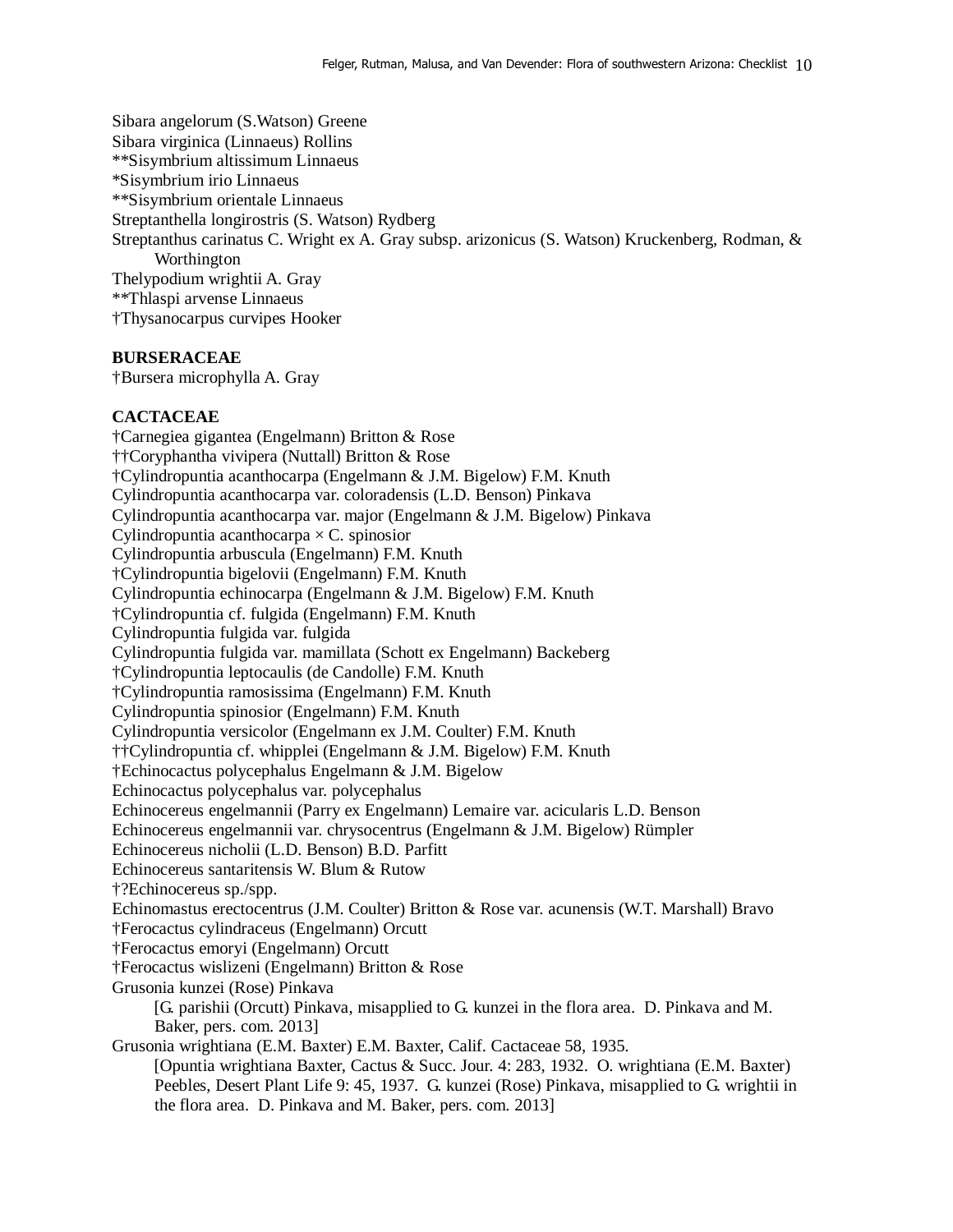Grusonia wrightiana E.M. Baxter, Lophocereus schottii (Engelmann) Britton & Rose var. schottii Mammillaria grahamii Engelmann subsp. grahamii †Mammillaria cf. grahamii Mammillaria tetrancistra Engelmann Mammillaria thornberi Orcutt †?Mammillaria sp. †Opuntia basilaris Engelmann & J.M. Bigelow Opuntia basilaris var. basilaris †Opuntia chlorotica Engelmann & J.M. Bigelow Opuntia engelmannii Salm-Dyck ex Engelmann var. engelmannii Opuntia engelmannii var. flavispina (L.D. Benson) B.D. Parfitt & Pinkava \*\*Opuntia engelmannii var. linguiformis (Griffiths) B.D. Parfitt & Pinkava †Opuntia engelmannii and/or O. phaeacantha Opuntia phaeacantha Engelmann \*\*Opuntia santa-rita (Griffiths & Hare) Rose Peniocereus greggii (Engelmann) Britton & Rose var. transmontanus (Engelmann) Backeberg Peniocereus striatus (Brandegee) Buxbaum †Stenocereus thurberi (Engelmann) Buxbaum

## **CAMPANULACEAE**

Nemacladus orientalis (McVaugh) Morin Triodanis biflora (Ruiz & Pavón) Greene

### **CANNABACEAE**

†Celtis pallida Torrey subsp. pallida †Celtis reticulata Torrey

#### **CAPPARACEAE**

Atamisquea emarginata Miers ex Hooker & Arnott

### **CAPRIFOLIACEAE**

††Symphoricarpos sp.

### **CARYOPHYLLACEAE**

Achyronychia cooperi Torrey & A. Gray Cerastium texanum Britton Drymaria viscosa S. Watson \*\*Herniaria hirsuta Linnaeus var. cinerea (de Candolle) Loret & Barrandon Loeflingia squarrosa Nuttall Silene antirrhina Linnaeus

## CHENOPODIACEAE, see AMARANTHACEAE

### **CLEOMACEAE**

Polanisia dodecandra (Linnaeus) de Candolle subsp. trachysperma (Torrey & A. Gray) H.H. Iltis Wislizenia refracta Engelmann subsp. refracta

## **CONVOLVULACEAE**

Cuscuta californica Hooker & Arnott var. californica Cuscuta legitima Costea & Stefanović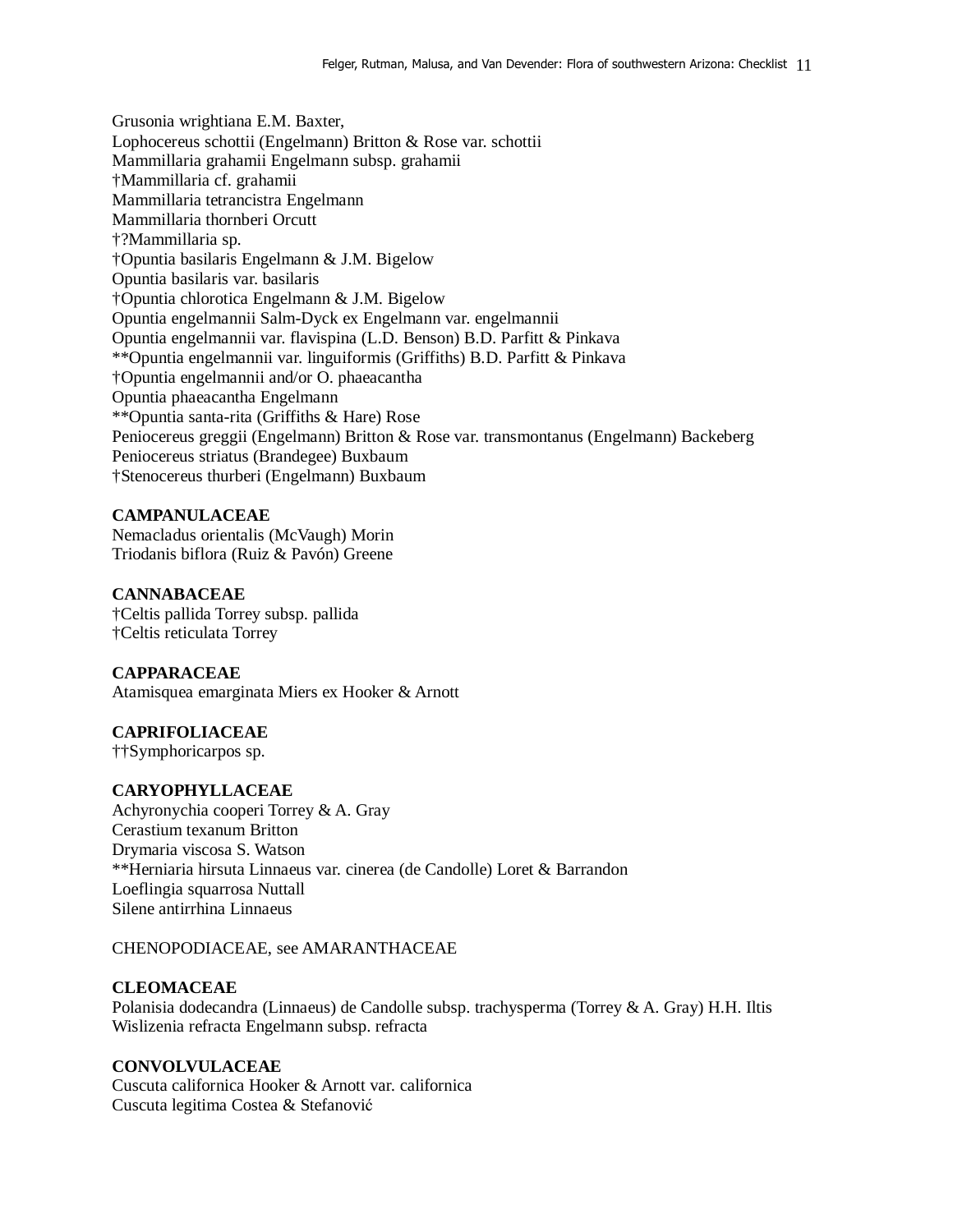Cuscuta salina Engelmann var. salina Cuscuta tuberculata Brandegee Cuscuta umbellata Kunth var. umbellata Evolvulus alsinoides Linnaeus Ipomoea costellata Torrey Ipomoea cristulata Hallier Ipomoea hederacea Jacquin ††?Ipomoea sp. Jacquemontia pringlei A. Gray

## **CRASSULACEAE**

Crassula connata (Ruiz & Pavón) Berger Dudleya arizonica Rose Graptopetalum rusbyi (Greene) Rose

#### **CROSSOSOMATACEAE**

†Crossosoma bigelovii S. Watson

### **CUCURBITACEAE**

Brandegea bigelovii (S. Watson) Cogniaux Cucurbita digitata A. Gray Cucurbita palmata S. Watson Echinopepon wrightii (A. Gray) S. Watson Marah gilensis (Greene) Greene Tumamoca macdougalii Rose

## **EUPHORBIACEAE**

Acalypha californica Bentham †Croton sonorae Torrey Croton wigginsii L.C. Wheeler Ditaxis adenophora (A. Gray) Pax & K. Hoffmann Ditaxis brandegeei (Millspaugh) Rose & Standley var. intonsa I.M. Johnston †Ditaxis lanceolata (Bentham) Pax & K. Hoffmann †Ditaxis neomexicana (Müller Argoviensis) A. Heller Ditaxis serrata (Torrey) A. Heller var. serrata ††?Ditaxis sp. Euphorbia abramsiana L.C. Wheeler Euphorbia albomarginata Torrey & A. Gray Euphorbia arizonica Engelmann Euphorbia capitellata Engelmann Euphorbia eriantha Bentham Euphorbia florida Engelmann Euphorbia heterophylla Linnaeus †Euphorbia hyssopifolia Linnaeus †Euphorbia melanadenia Torrey Euphorbia micromera Boissier ex Engelmann †Euphorbia micromera and/or E. polycarpa Euphorbia pediculifera Engelmann var. pediculifera Euphorbia polycarpa Bentham \*Euphorbia prostrata Aiton Euphorbia setiloba Engelmann ex Torrey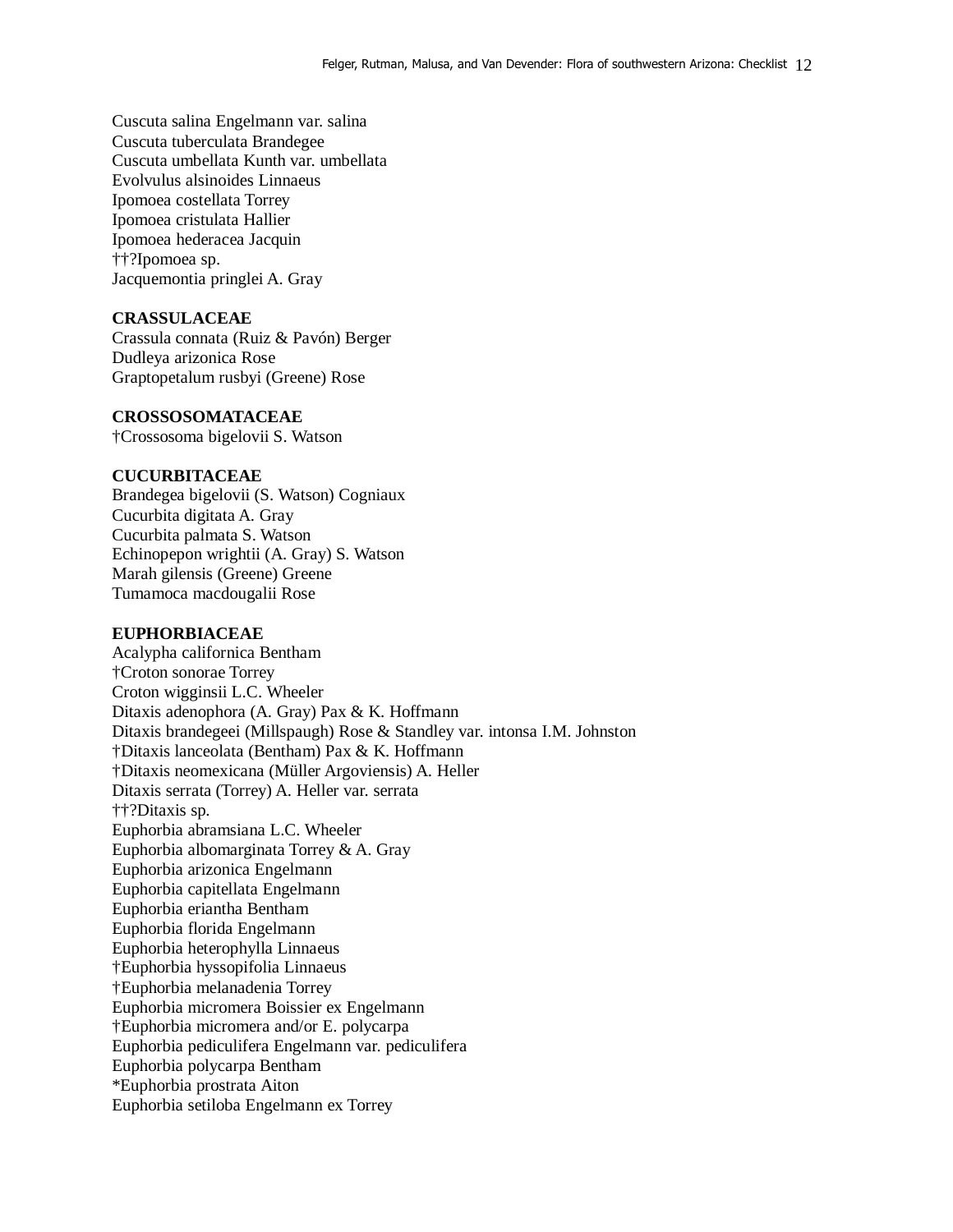Euphorbia spathulata Lamarck Euphorbia trachysperma Engelmann ††?Euphorbia spp. (Chamaesyce) †Jatropha cardiophylla (Torrey) Müller Argoviensis Jatropha cinerea (Ortega) Müller Argoviensis †Jatropha cuneata Wiggins & Rollins †Sebastiania bilocularis S. Watson Stillingia linearifolia S. Watson †Tragia nepetifolia Cavanilles

## **FABACEAE**

Acaciella angustissima (Miller) Britton & Rose Acmispon brachycarpus (Bentham) D.D. Sokoloff Acmispon maritimus (Nuttall) D.D. Sokoloff var. brevivexillus (Ottley) Brouillet †Acmispon rigidus (Bentham) Brouilett Acmispon strigosus (Nuttall) Brouillet ††?Acmispon sp./spp. Astragalus didymocarpus Hooker & Arnott var. dispermus (A. Gray) M.E. Jones Astragalus insularis Kellogg var. harwoodii Munz & McBurney Astragalus lentiginosus Douglas ex Hooker var. australis Barneby Astragalus lentiginosus var. yuccanus M.E. Jones †Astragalus nuttallianus de Candolle Astraglaus nuttalianus cf. var. imperfectus (Rydberg) Barneby ††?Astragalus sp. Calliandra eriophylla Bentham †Coursetia glandulosa A. Gray †Dalea mollis Bentham Dalea pogonathera A. Gray var. pogonathera Dalea pringlei A. Gray var. pringlei Desmodium procumbens (Miller) Hitchcock Galactia wrightii A. Gray Hoffmannseggia glauca (Ortega) Eifort Lupinus arizonicus (S. Watson) S. Watson Lupinus concinnus J. Agardh Lupinus sparsiflorus Bentham ††?Lupinus sp./spp. †Marina parryi (Torrey & A. Gray) Barneby \*\*Medicago polymorpha Linnaeus \*Melilotus indicus (Linnaeus) Allioni Mimosa distachya Cavanilles var. laxiflora (Bentham) Barneby Nissolia schottii (Torrey) A. Gray †Olneya tesota A. Gray \*\*Parkinsonia aculeata Linneaus †Parkinsonia florida (Bentham ex A. Gray) S. Watson †Parkinsonia microphylla Torrey Phaseolus acutifolius A. Gray var. acutifolius Phaseolus filiformis A. Gray Prosopis glandulosa Torrey var. torreyana (L.D. Benson) M.C. Johnston †Prosopis glandulosa and/or P. velutina Prosopis pubescens Bentham Prosopis velutina Wooton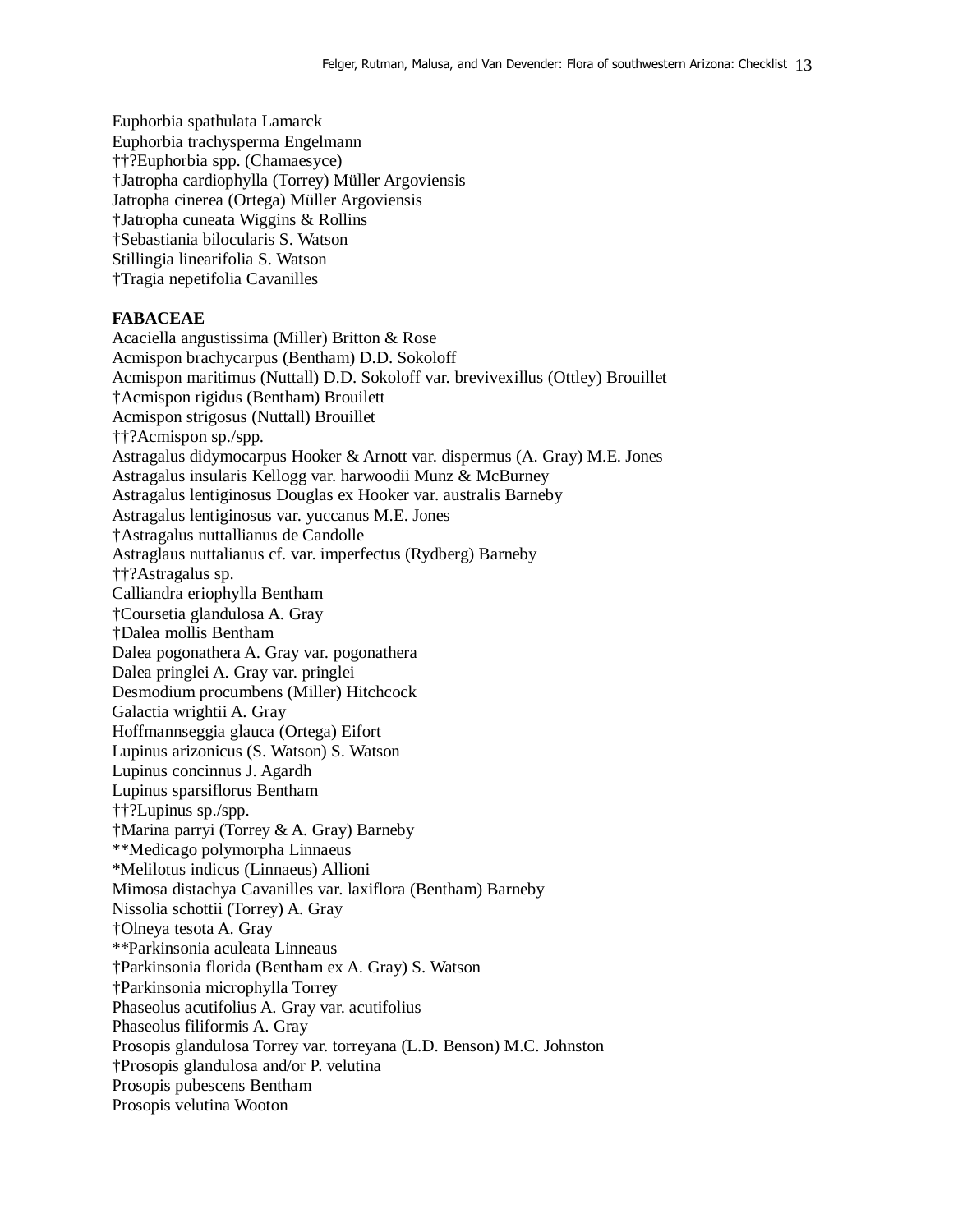Psorothamnus emoryi (A. Gray) Rydberg var. emoryi Psorothamnus fremontii (Torrey ex A. Gray) Barneby Psorothamnus spinosus (A. Gray) Barneby Rhynchosia texana Torrey & A. Gray †Senegalia greggii (A. Gray) Britton & Rose †Senna covesii (A. Gray) H.S. Irwin & Barneby Tephrosia vicioides Schlechtendal Trifolium wormskioldii Lehmann †Vachellia constricta (Bentham) Seigler & Ebinger Vicia ludoviciana Nuttall ex Torrey & A. Gray var. ludoviciana

### **FAGACEAE**

†Quercus turbinella Greene

#### **FOUQUIERIACEAE**

†Fouquieria splendens Engelmann subsp. splendens

#### **GENTIANACEAE**

Eustoma exaltatum (Linnaeus) Salisbury ex G. Don subsp. exaltatum Zeltnera arizonica (A. Gray) G. Mansion

### **GERANIACEAE**

\*Erodium cicutarium (Linnaeus) L'Héritier ex Aiton †Erodium texanum A. Gray Geranium carolinianum Linnaeus

## **GROSSULARIACEAE**

Ribes quercetorum Greene

HYDROPHYLLACEAE, see BORAGINACEAE

#### **KOEBERLINIACEAE**

†Koeberlinia spinosa Zuccarini

### **KRAMERIACEAE**

Krameria bicolor S. Watson †Krameria erecta Wildenow & Schultes

## **LAMIACEAE**

Hedeoma nana (Torrey) Briquet var. macrocalyx W.S. Stewart †Hedeoma cf. nana †Hyptis albida Kunth †Monardella arizonica Epling Salvia columbariae Bentham ††Salvia mohavensis Greene †Salvia pinguifolia (Fernald) Wooton & Standley **\*\***Salvia reflexa Hornemann Salvia vaseyi (Porter) Parish Scutellaria mexicana (Torrey) A.J. Patton Teucrium cubense Jacquin subsp. depressum (Small) E.M. McClintock & Epling Teucrium glandulosum Kellogg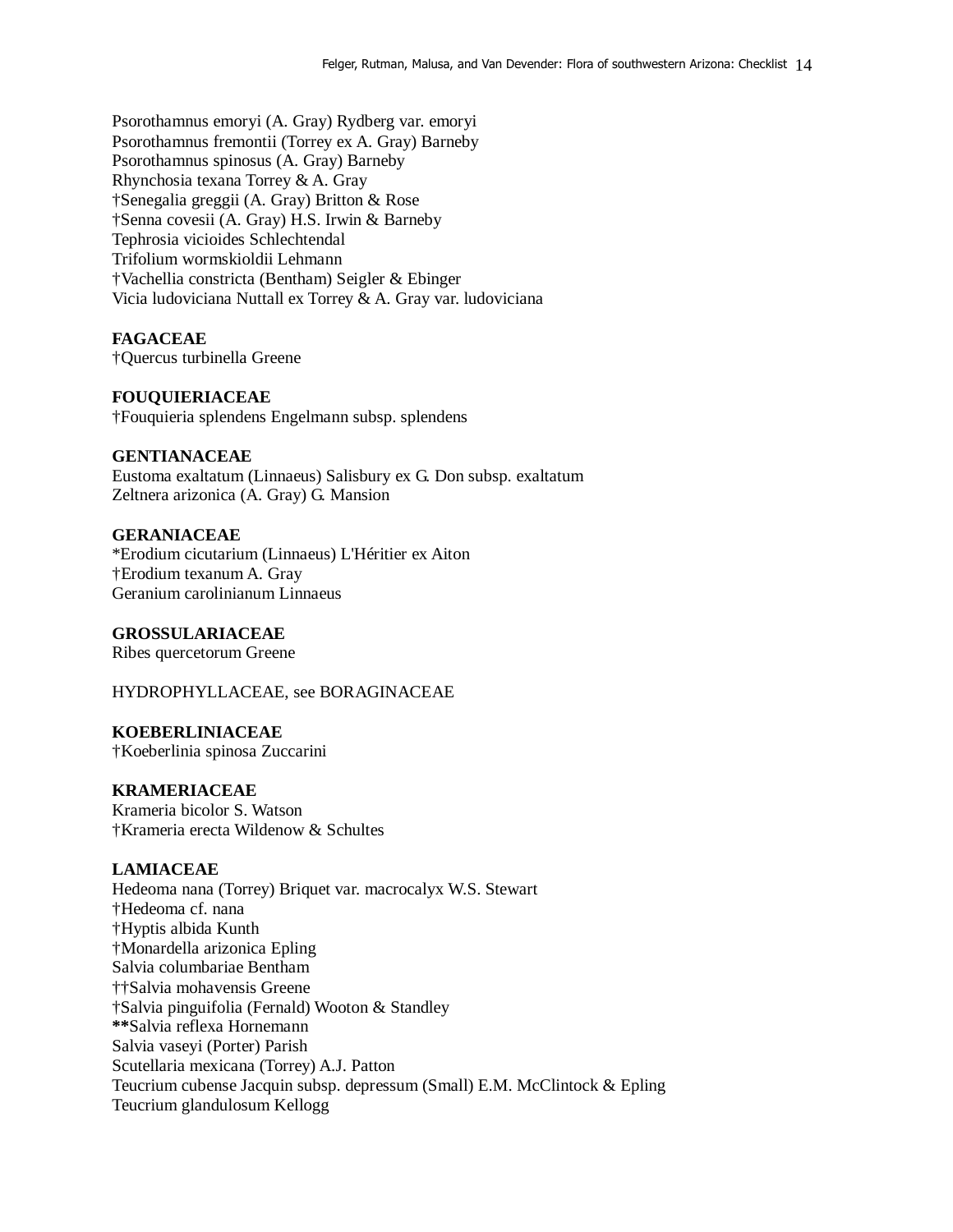### **LINACEAE**

Linum lewisii Pursh var. lewisii

#### **LOASACEAE**

Eucnide rupestris (Baillon) H.J. Thompson & W.R. Ernst Mentzelia affinis Greene Mentzelia albicaulis Douglas ex Hooker Mentzelia involucrata S. Watson Mentzelia isolata Gentry Mentzelia longiloba J. Darlington var. yavaipenis J.J. Schenk & L. Hufford †Mentzelia puberula J. Darlington †Petalonyx linearis Greene Petalonyx thurberi A. Gray subsp. thurberi

**LYTHRACEAE** (includes Punicaceae) \*\*Punica granatum Linnaeus

### **MALPIGHIACEAE**

†Cottsia gracilis (A. Gray) W.R. Anderson & C. Davis

### **MALVACEAE** (includes Sterculiaceae)

Abutilon abutiloides (Jacquin) Garcke ex Hochreutiner Abutilon incanum (Link) Sweet Abutilon malacum S. Watson Abutilon palmeri A. Gray ††?Abutilon sp. Anoda abutiloides A. Gray Anoda pentaschista A. Gray Ayenia filiformis S. Watson †Ayenia microphylla A. Gray †Eremalche exilis (A. Gray) Greene †Herissantia crispa (Linnaeus) Brizicky Hermannia pauciflora S. Watson Hibiscus biseptus S. Watson Hibiscus coulteri Harvey ex A. Gray †Hibiscus denudatus Bentham Horsfordia alata (S. Watson) A. Gray Horsfordia newberryi (S. Watson) A. Gray ††?Horsfordia sp./spp. \*Malva parviflora Linnaeus Malvastrum bicuspidatum (S. Watson) Rose subsp. bicuspidatum Malvella leprosa (Ortega) Krapovickas Malvella sagittifolia (A. Gray) Fryxell Rhynchosida physocalyx (A. Gray) Fryxell Sida abutifolia Miller †Sphaeralcea ambigua A. Gray subsp. ambigua Sphaeralcea coulteri (S. Watson) A. Gray Sphaeralcea emoryi Torrey ex A. Gray Sphaeralcea laxa Wooton & Standley ††?Sphaeralcea sp./spp. (may include *S. ambigua*)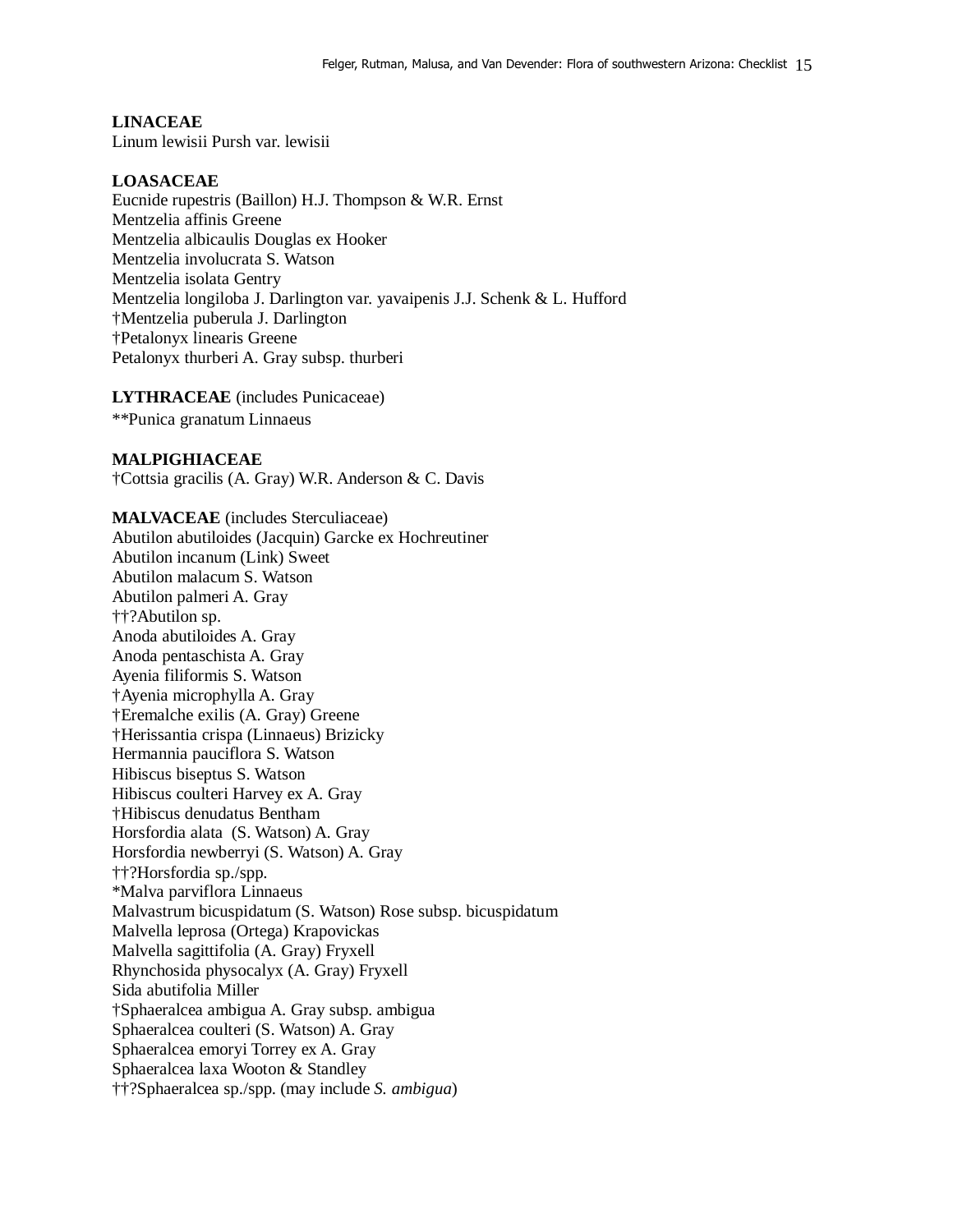## **MARTYNIACEAE**

Proboscidea altheifolia (Bentham) Decaisne Proboscidea parviflora (Wooton) Wooton & Standley subsp. parviflora

## **MOLLUGINACEAE**

\*Glinus lotoides Linnaeus \*Mollugo cerviana (Linnaeus) Séringe

### **MONTIACEAE**

Calandrinia ciliata (Ruiz & Pavón) de Candolle Cistanthe monandra (Nuttall) Hershkovitz Claytonia perfoliata Donn ex Willdenow subsp. mexicana (Rydberg) J.M. Miller & K.L. Chambers Phemeranthus aurantiacus (Engelmann) Kiger

#### **MORACEAE**

\*\*Ficus carica Linnaeus Morus microphylla Buckley

## **NYCTAGINACEAE**

Abronia villosa S. Watson var. villosa Acleisanthes longiflora A. Gray †Allionia incarnata Linnaeus \*Boerhavia coccinea Miller Boerhavia erecta Linnaeus Boerhavia megaptera Standley †Boerhavia cf. megaptera Standley Boerhavia pterocarpa S. Watson. Boerhavia spicata Choisy var. palmeri S. Watson Boerhavia triquetra S. Watson †Boerhavia wrightii A. Gray ††?Boerhavia sp. Commicarpus scandens (Linnaeus) Standley Mirabilis coccinea (Torrey) Bentham & Hooker f. †Mirabilis laevis (Bentham) Curran var. villosa (Kellogg) Spellenberg ††Mirabilis cf. linearis (Pursh) Heimerl Mirabilis multiflora (Torrey) A. Gray Mirabilis tenuiloba S. Watson

## **OLEACEAE**

†Forestiera phillyreoides (Bentham) Torrey †Forestiera cf. pubescens Nuttall Fraxinus velutina Torrey Menodora scabra A. Gray ††?Menodora sp.

### **ONAGRACEAE**

Chylismia arenaria A. Nelson Chylismia claviformis (Torrey & Frémont) A. Heller subsp. peeblesii (Munz) W.L. Wagner & Hoch Chylismia claviformis subsp. rubescens (P.H. Raven) W.L. Wagner & Hoch Epilobium canum (Greene) P.H. Raven subsp. latifolium (Hooker) P.H. Raven Eremothera boothii (Douglas) W.L. Wagner & Hoch subsp. condensata (Munz) W.L. Wagner & Hoch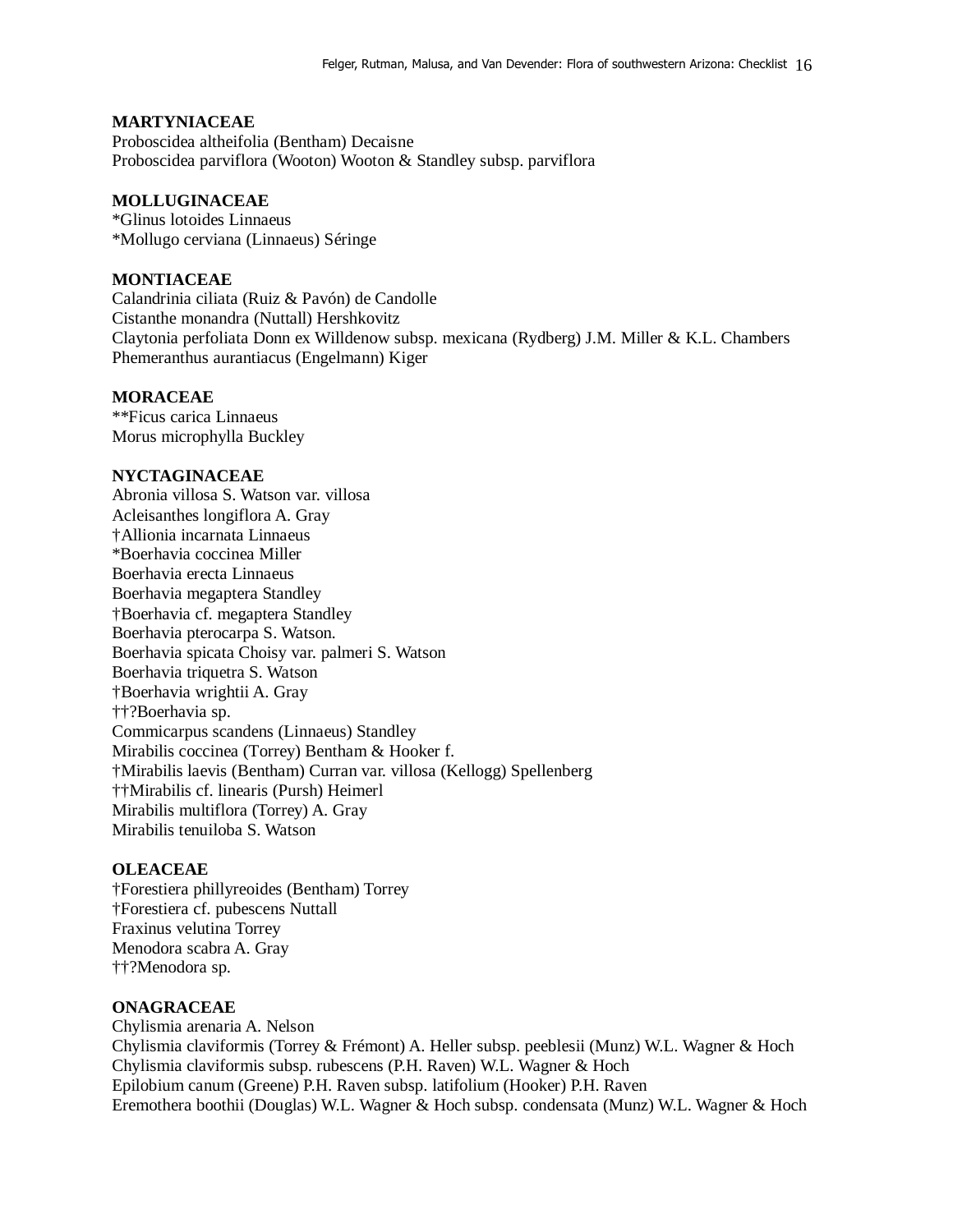Eremothera chamaenerioides (A. Gray) W.L. Wagner & Hoch Eulobus californicus Nuttall ex Torrey & A. Gray Oenothera arizonica (Munz) W.L. Wagner Oenothera curtiflora W.L. Wagner & Hoch Oenothera deltoides Torrey & Frémont subsp. deltoides Oenothera primiveris A. Gray

## **OROBANCHACEAE** (includes Scrophulariaceae, in part)

Castilleja exserta (A. Heller) T.I. Chuang & Heckard subsp. exserta Castilleja lanata A. Gray ††?Castilleja sp./spp. †Orobanche cooperi (A. Gray) A. Heller Orobanche fasciculata Nuttall

## **OXALIDACEAE**

Oxalis albicans Kunth

## **PAPAVERACEAE**

Argemone gracilenta Greene \*\*Argemone ochroleuca Sweet subsp. ochroleuca Eschscholzia californica Chamisso subsp. mexicana (Greene) C. Clark Eschscholzia minutiflora S. Watson

**PHRYMACEAE** (includes Scrophulariaceae, in part) Erythranthe cordata (Greene) G.L.Nesom [Mimulus cordatus Greene. M. guttatus Fischer ex de Candolle, in part, missaplied] Erythranthe rubella (A. Gray) N.S. Fraga [Mimulus rubellus A. Gray]

## **PHYTOLACCACEAE**

Rivina humilis Linnaeus

**PLANTAGINACEAE** (includes Scrophulariaceae, in part) Keckiella antirrhinoides (Bentham) Straw subsp. microphylla A. Gray) Straw Maurandya antirrhiniflora Humboldt & Bonpland ex Willdenow Neogaerrhinum filipes (A. Gray) Rothmaler Nuttallanthus texanus (Scheele) D.A. Sutton Penstemon parryi (A. Gray) A. Gray Penstemon pseudospectabilis M.E. Jones subsp. pseudospectabilis ††?Penstemon sp. †Plantago ovata Forsskål var. fastigiata (E. Morris) S.C. Meyers & Liston Plantago patagonica Jacquin Pseudorontium cyathiferum (Bentham) Rothmaler Sairocarpus pusillus (Brandegee) D.A. Sutton Sairocarpus watsonii (Vasey & Rose) D.A. Sutton Stemodia durantifolia (Linnaeus) Swartz Veronica peregrina Linnaeus subsp. xalapensis (Kunth) Pennell

## **PLUMBAGINACEAE**

Plumbago zeylanica Linnaeus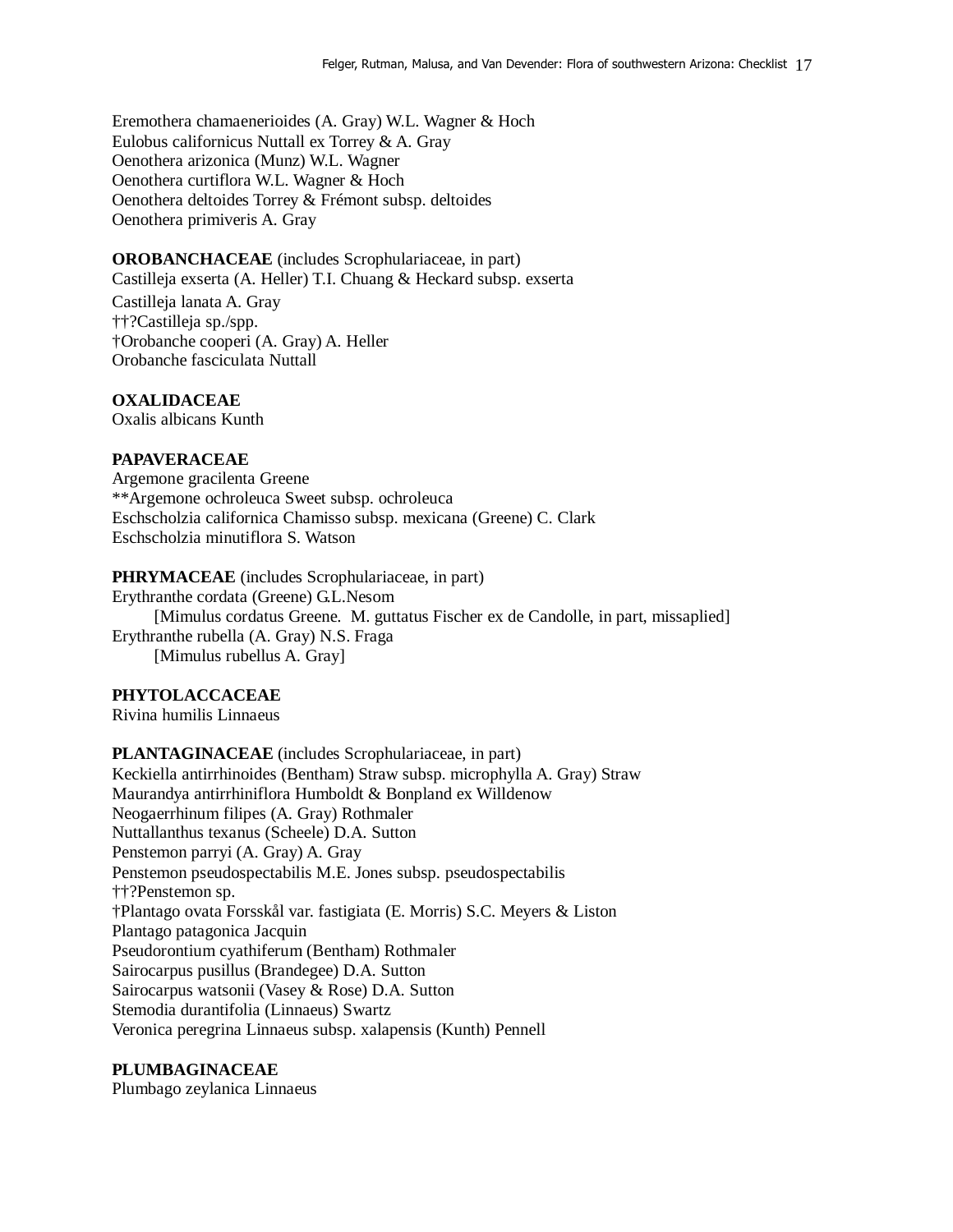## **POLEMONIACEAE**

Aliciella latifolia (S. Watson) J.M. Porter subsp. latifolia Eriastrum diffusum (A. Gray) H. Mason Eriastrum eremicum (Jepson) H. Mason subsp. yageri (M.E. Jones) H. Mason Gilia flavocincta A. Nelson subsp. australis (A.D. & V.E. Grant) A.G. Day & V.E. Grant Gilia stellata A. Heller ††?Gila sp. Ipomopsis multiflora (Nuttall) V.E. Grant Langloisia setosissima (Torrey & A. Gray) Greene subsp. setosissima Leptosiphon aureus (Nuttall) J.M. Porter & L.A. Johnson subsp. aureus Linanthus aureus (Nuttall) Greene Linanthus bigelovii (A. Gray) Greene Linanthus cf. bigelovii Linanthus cf. bigelovii  $\times$  jonesii (possible hybrid) Linanthus demissus (A. Gray) Greene Linanthus jonesii (A. Gray) Greene Linanthus cf. jonesii Loeseliastrum schottii (Torrey) Timbrook Phlox tenuifolia E.E. Nelson

## **POLYGALACEAE**

Polygala macradenia A. Gray

## **POLYGONACEAE**

†Chorizanthe brevicornu Torrey subsp. brevicornu †Chorizanthe corrugata (Torrey) Torrey & A. Gray †Chorizanthe rigida (Torrey) Torrey & A. Gray †Eriogonum abertianum Torrey Eriogonum deflexum Torrey var. deflexum †Eriogonum fasciculatum Bentham (var. unknown) †Eriogonum fasciculatum var. polifolium (Bentham) Torrey & A. Gray Eriogonum inflatum Torrey & Frémont Eriogonum maculatum A. Heller Eriogonum thomasii Torrey Eriogonum thurberi Torrey Eriogonum trichopes Torrey †Eriogonum wrightii Torrey ex Bentham (var. unknown) †Eriogonum wrightii var. nodosum (Small) Reveal Nemacaulis denudata Nuttall var. gracilis Goodman & L.D. Benson \*Polygonum argyrocoleon Steudel ex Kunze Pterostegia drymarioides Fischer & C.A. Meyer Rumex hymenosepalus Torrey

## **PORTULACACEAE**

Portulaca halimoides Linnaeus \*Portulaca oleracea Linnaeus Portulaca suffrutescens Engelmann Portulaca umbracticola Kunth

## **PRIMULACEAE**

\*\*Anagallis arvensis Linnaeus subsp. arvensis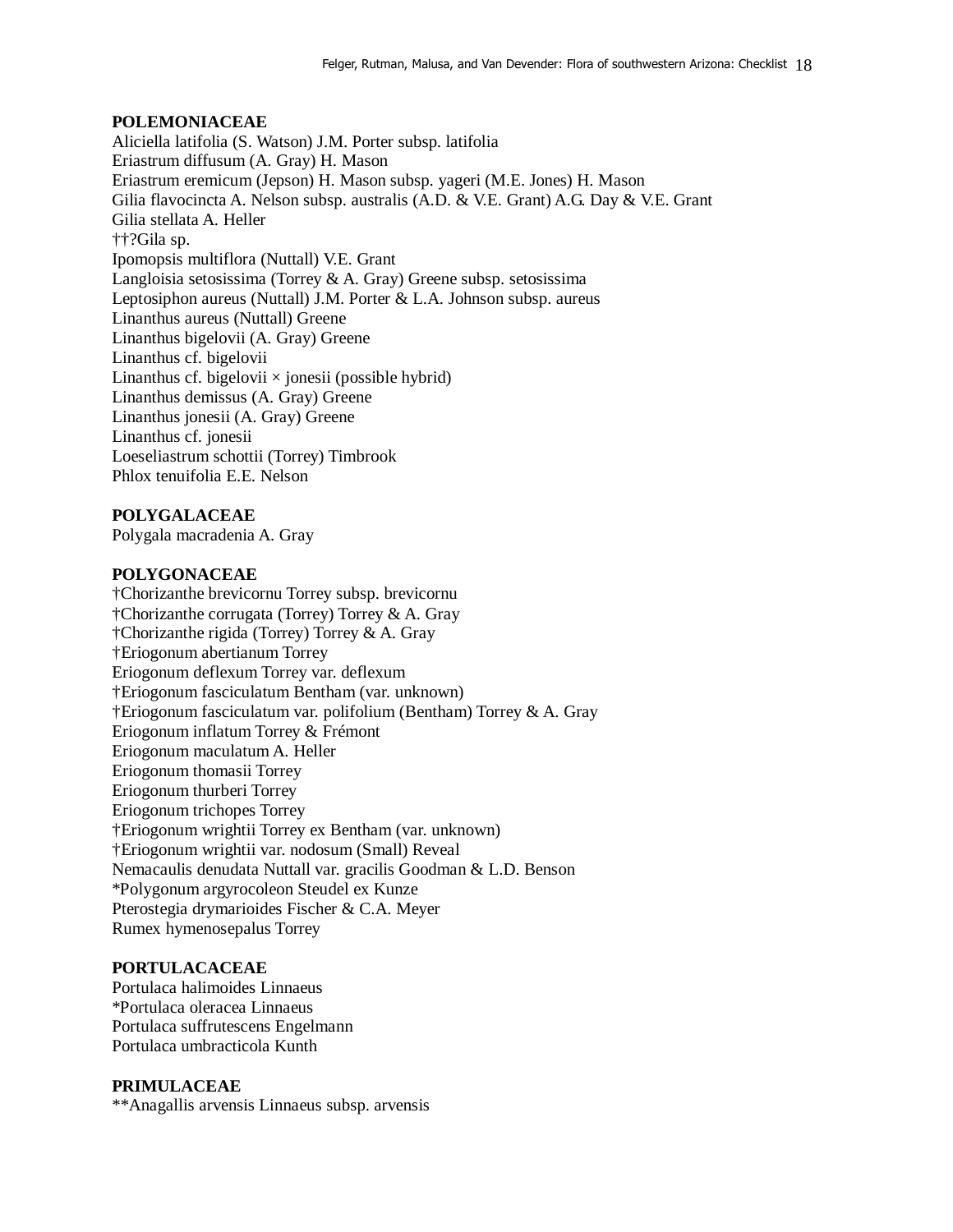Androsace occidentalis Pursh

PUNICACEAE, see LYTHRACEAE

## **RANUNCULACEAE**

†Anemone tuberosa Rydberg Clematis drummondii Torrey & A. Gray Delphinium scaposum Greene †Myosurus cupulatus S. Watson Myosurus minimus Linnaeus ††Myosurus nitidus Eastwood

## **RESEDACEAE**

Oligomeris linifolia (Vahl) J.F. Macbride

## **RHAMNACEAE**

†**†**Ceanothus vestitus Greene Condalia globosa I.M. Johnston var. pubescens I.M. Johnston ††?Condalia globosa &/or C. warnockii Frangula betulifolia (Greene) Grubov Rhamnus crocea Nuttall †Ziziphus obtusifolia (Hooker ex Torrey & A. Gray) A. Gray var. canescens (A. Gray) M.C. Johnston

## **ROSACEAE**

†Vauquelinia californica (Torrey) Sargent subsp. sonorensis W.J. Hess & Henrickson

## **RUBIACEAE**

Galium aparine Linnaeus Galium microphyllum A. Gray †Galium stellatum Kellogg

## **RUTACEAE**

Ptelea trifoliata Linnaeus †Thamnosma montana Torrey & Frémont

## **SALICACEAE**

Populus fremontii S. Watson subsp. fremontii Salix gooddingii C.R. Ball

## **SANTALACEAE**

†Phoradendron californicum Nuttall ††Phoradendron juniperinum Engelmann ††Phoradendron serotinum (Rafinesque) M.C. Johnston

## **SAPINDACEAE**

Dodonaea viscosa Jacquin var. angustifolia (Linnaeus f.) Bentham Sapindus drummondii Hooker & Arnott

SCROPHULARIACEAE, see OROBANCHACEAE, PHRYMACEAE, and PLANTAGINACEAE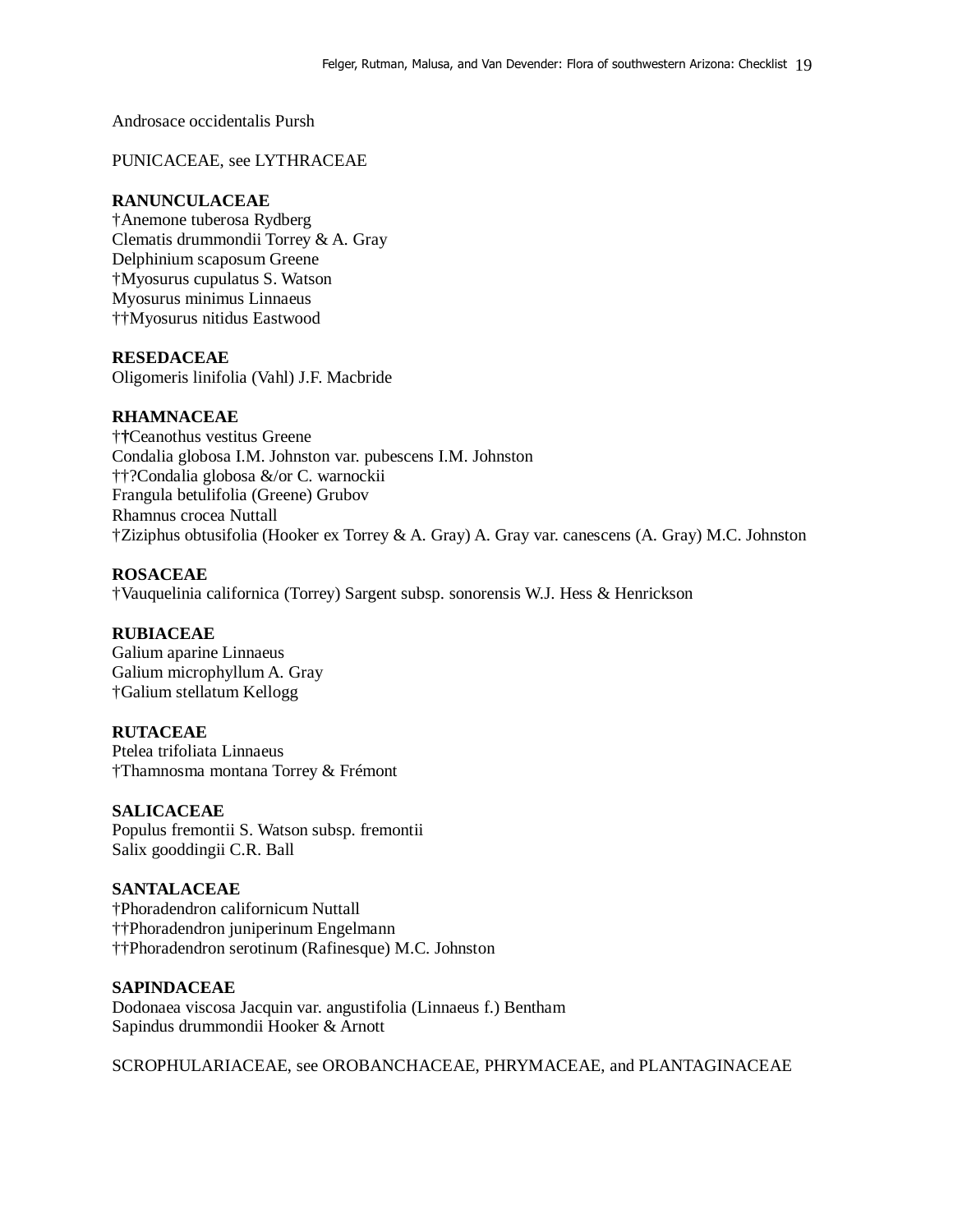## **SIMAROUBACEAE**

Castela emoryi (A. Gray) Moran & Felger

#### **SIMMONDSIACEAE**

†Simmondsia chinensis (Link) C.K. Schneider

### **SOLANACEAE**

Capsicum annuum Linnaeus var. glabriusculum (Dunal) Heiser & Pickersgill Chamaesaracha coronopus (Dunal) A. Gray Datura discolor Bernhardi ††Datura wrightii Regel Lycium andersonii A. Gray var. andersonii Lycium berlandieri Dunal var. longistylum C.L. Hitchcock †Lycium cf. berlandieri Lycium californicum Nuttall ex A. Gray var. californicum Lycium exsertum A. Gray Lycium fremontii A. Gray var. fremontii †Lycium macrodon A. Gray var. macrodon Lycium parishii A. Gray var. parishii ††?Lycium sp./spp. Nicotiana clevelandii A. Gray \*\*Nicotiana glauca Graham var. glauca †Nicotiana obtusifolia Martens & Galeotti Petunia parviflora de Jussieu \*Physalis acutifolia (Miers) Sandwith Physalis lobata Torrey Physalis versicolor Rydberg ††?Physalis sp./spp. \*Solanum americanum Miller Solanum douglasii Dunal †Solanum hindsianum Bentham Solanum xanti A. Gray

STERCULIACEAE, see MAVACEAE

### **TALINACEAE**

Talinum paniculatum (Jacquin) Gaertner

### **TAMARICACEAE**

\*\*Tamarix aphylla (Linnaeus) Karsten \*Tamarix chinensis Loureiro

ULMACEAE, see CANNABACEAE

### **URTICACEAE**

†Parietaria hespera B.D. Hinton var. hespera

## **VERBENACEAE**

Aloysia wrightii (A. Gray) A. Heller ex Abrams Glandularia gooddingii (Briquet) Solbrig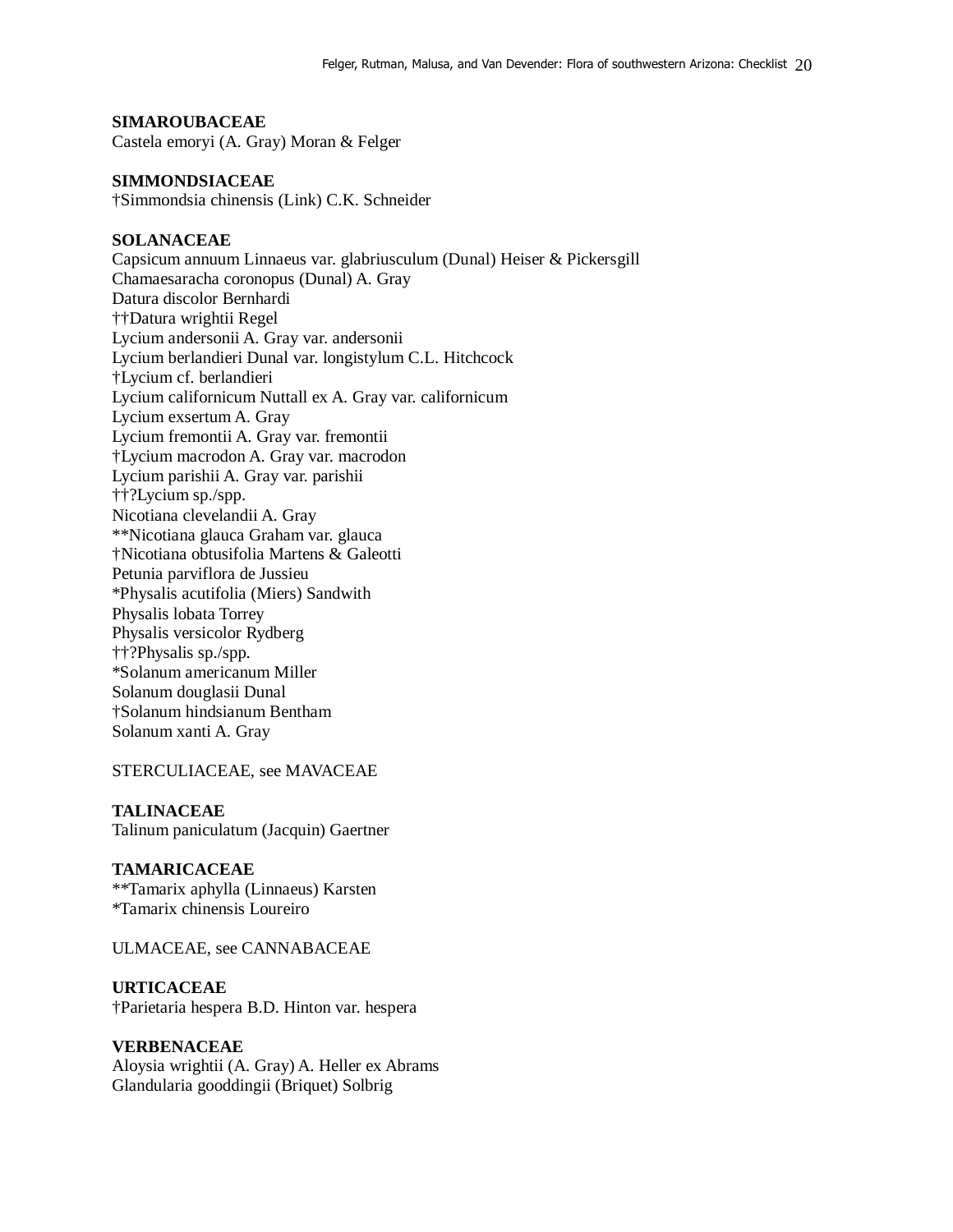Glandularia latiloba (L.M. Perry) G.L. Nesom [Glandularia bipinnatifida (Nuttall) Nuttall var. latilobata (L.M. Perry) B.L. Turner] ††?Glandularia sp./spp. \*\*Lantana camara Linnaeus Tetraclea coulteri A. Gray Verbena bracteata Lagasca & Rodriguez Verbena menthifolia Bentham Verbena xylopoda (L.M. Perry) G.L. Nesom

VISCACEAE, see SANTALACEAE

## **ZYGOPHYLLACEAE**

Fagonia californica Bentham subsp. californica Fagonia californica subsp. longipes (Standley) Felger & C.H. Lowe Fagonia pachyacantha Rydberg Kallstroemia californica (S. Watson) Vail Kallstroemia grandiflora Torrey ex A. Gray ††?Kallstroemia sp./spp. †Larrea divaricata Cavanilles subsp. tridentata (Sessé & Moçiño ex de Candolle) Felger & C.H. Lowe \*Tribulus terrestris Linnaeus

## **MONOCOTYLEDONS**

AGAVACEAE, see ASPARAGACEAE

# **ALISMATACEAE**

Sagittaria sp.?

ALLIACEAE, see AMARYLLIDACEAE

# **AMARYLLIDACEAE**

Allium macropetalum Rydberg Habranthus longifolius (Hemsley) Flagg, G. Lom. Smith & Meerow [Zephyranthes longifolia Hemsley]

## **ARECACEAE**

\*\*Washingtonia filifera (Linden ex André) H. Wendland de Barry

**ASPARAGACEAE** (includes Agavaceae, Nolinaceae, Ruscaceae, Themidaceae) Agave ×ajoensis W.C. Hodgson †Agave deserti Engelmann subsp. simplex Gentry Agave schottii Engelmann var. schottii Dichelostemma capitatum (Bentham) Alph. Wood subsp. pauciflorum (Torrey) Keator Hesperocallis undulata A. Gray ††Hesperoyucca whipplei (Torrey) Baker †Nolina bigelovii (Torrey) S. Watson †Nolina microcarpa S. Watson Triteleiopsis palmeri (S. Watson) Hoover Yucca baccata Torrey var. brevifolia L.D. Benson & Darrow †Yucca baccata (var. unknown)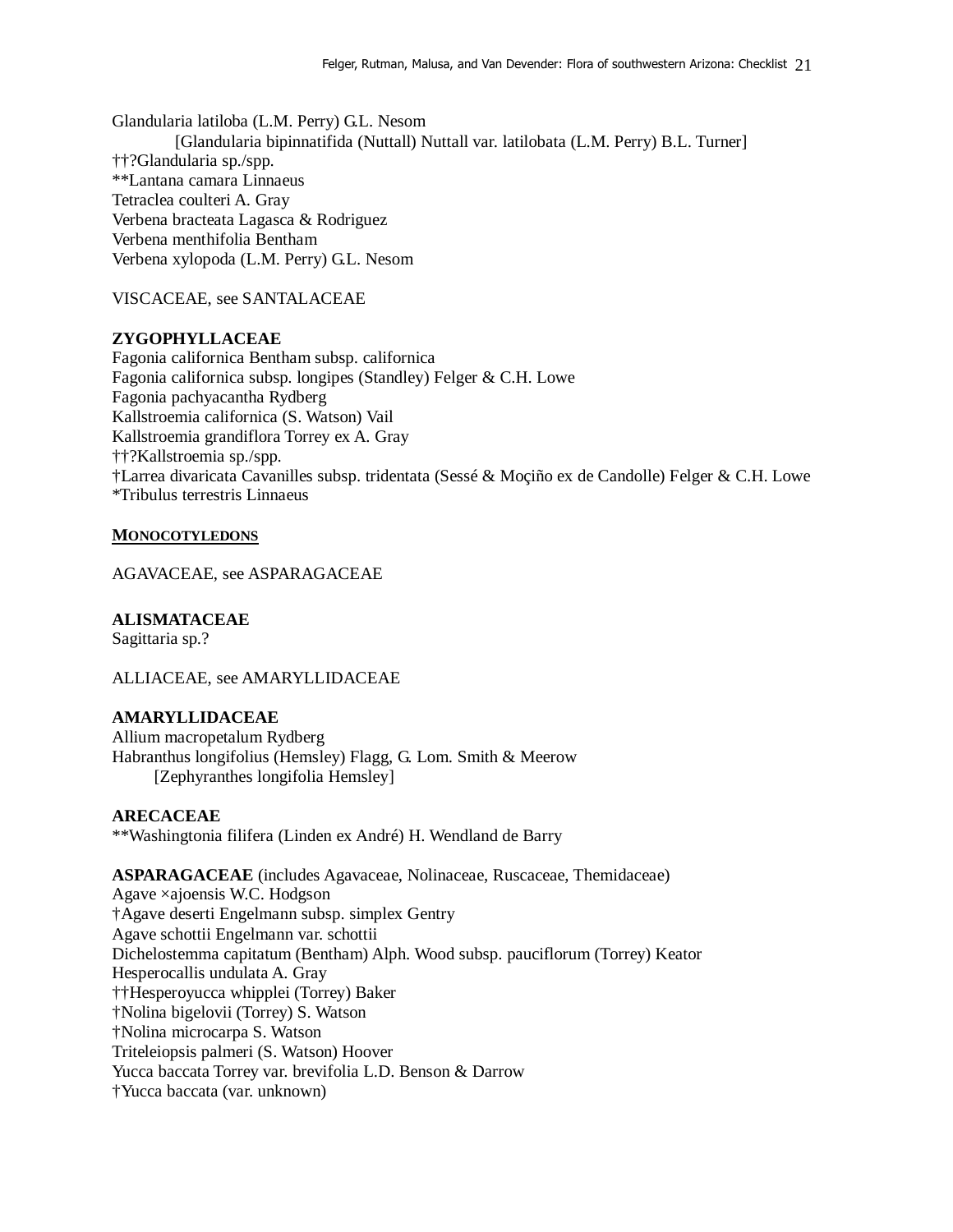††Yucca brevifolia Engelmann Yucca elata Engelmann

### **COMMELINACEAE**

Commelina erecta Linnaeus

## **CYPERACEAE**

Cyperus esculentus Linnaeus var. leptostachyus Boeckeler Cyperus laevigatus Linnaeus Cyperus mutisii (Kunth) Andersson Cyperus squarrosus Linnaeus Eleocharis coloradoensis (Britton) Gilly Eleocharis flavescens (Pioret) Urban var. flavescens Eleocharis rostellata (Torrey) Torrey Schoenoplectus americanus (Persoon) Volkart ex Schinz & R. Keller

### **HYDROCHARITACEAE** (includes Najadaceae)

Najas marina Linnaeus

#### **IRIDACEAE**

Sisyrinchium demissum Greene

#### **JUNCACEAE**

Juncus bufonius Linnaeus Juncus cooperi Engelmann Juncus mexicanus Willdenow ex Schultes & Schultes f.

### **LILIACEAE**

Calochortus kennedyi Porter

### NOLINACEAE, see ASPARAGACEAE

#### **POACEAE**

†Aristida adscensionis Linnaeus Aristida californica Thurber var. californica Aristida californica var. glabrata Vasey †Aristida purpurea Nuttall var. nealleyi (Vasey) Allred Aristida purpurea var parishii (Hitchcock) Allred †Aristida cf. purpurea Aristida ternipes Cavanilles var. gentilis (Henrard) Allred Aristida ternipes var. ternipes \*Avena fatua Linnaeus †Bothriochloa barbinodis (Lagasca) Herter †Bothriochloa cf. barbinodis †Bouteloua aristidoides (Kunth) Grisebach Bouteloua barbata Lagasca var. barbata Bouteloua barbata var. rothrockii (Vasey) Gould †Bouteloua barbata var. barbata and/or var. rothrockii †Bouteloua curtipendula (Michaux) Torrey †Bouteloua repens (Kunth) Scribner & Merrill †Bouteloua trifida Thurber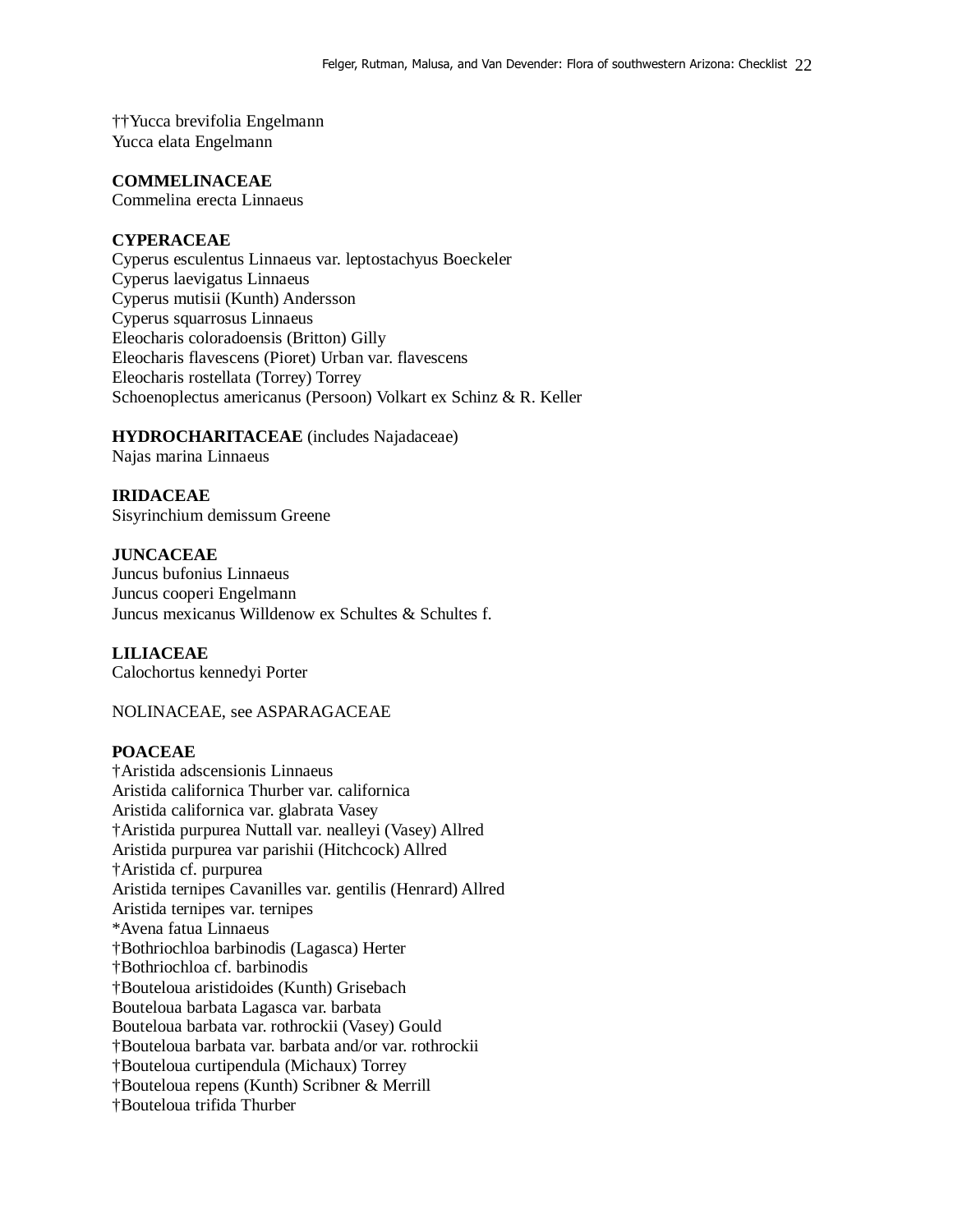Bromus carinatus Hooker & Arnott \*Bromus madritensis Linnaeus subsp. rubens (Linnaeus) Husnot \*\*Bromus tectorum Linnaeus \*Cenchrus ciliaris Linnaeus \*Cenchrus echinatus Linnaeus \*Cenchrus setaceus (Forsskål) Morrone \*Cenchrus spinifex Cavanilles Chloris virgata Swartz Cottea pappophoroides Kunth \*Cynodon dactylon (Linnaeus) Persoon var. dactylon \*Dactyloctenium aegyptium (Linnaeus) Willdenow †Dasyochloa pulchella (Kunth) Willdenow ex Rydberg †Digitaria californica (Bentham) Henrard var. californica Dinebra panicea (Retzius) P.M. Peterson & N. Snow subsp. brachiata (Steudel) P.M. Peterson & N. Snow [Leptochloa panicea (Retzius) Ohwi subsp. brachiata (Steudel) N.W. Snow] Dinebra viscida (Scribner) P.M. Peterson & N. Snow [Leptochloa viscida (Scribner) Beal] Diplachne fusca (Linnaeus) P. Beauvois ex Roemer & Schultz subsp. uninervia (J. Presl) P.M. Peterson & N. Snow [Leptochloa fusca (Linnaeus) Kunth subsp. uninervia (J. Presl) N. Snow] Disakisperma dubium (Kunth) P.M. Peterson & N. Snow [Leptochloa dubia (Kunth) Nees] Distichlis spicata (Linnaeus) Greene \*Echinochloa colona (Linnaeus) Link \*Echinochloa crus-galli (Linnaeus) P. Beauvois Elymus elymoides (Rafinesque) Swezey var. brevifolius (J.G. Smith) Dorn †Elymus cf. elymoides \*Enneapogon cenchroides (Lichtenstein ex Roemer & Schultes) C.E. Hubbard Enneapogon desvauxii P. Beauvis \*\*Eragrostis barrelieri Daveau \*Eragrostis cilianensis (Allioni) Vignolo Lutati ex Janchen Eragrostis intermedia Hitchcock \*Eragrostis lehmanniana Nees Eragrostis pectinacea (Michaux) Nees var. pectinacea †Eragrostis cf. pectinacea †Eriochloa acuminata (J. Presl) Kunth var. acuminata Eriochloa aristata Vasey var. aristata †Festuca microstachys Nuttall †Festuca octoflora Walter ††?Festuca (*Vulpia*) sp. †Heteropogon contortus (Linnaeus) P. Beauvois ex Roemer & Schultes Hilaria belangeri (Steudel) Nash †Hilaria rigida (Thurber) Bentham ex Scribner Hopia obtusa (Kunth) Zuloaga & Morrone \*Hordeum murinum Linnaeus subsp. glaucum (Steudel) Tzvelev ††Hordeum pusillum Nuttall Leptochloa crinitia (Lagasca) P.M. Peterson & N. Snow [Trichloris crinita (Lagasca) Parodi] Leptochloa dubia, *see* Disakisperma dubium Leptochloa fusca subsp. uninervia, *see* Diplachne fusca subsp. uninervia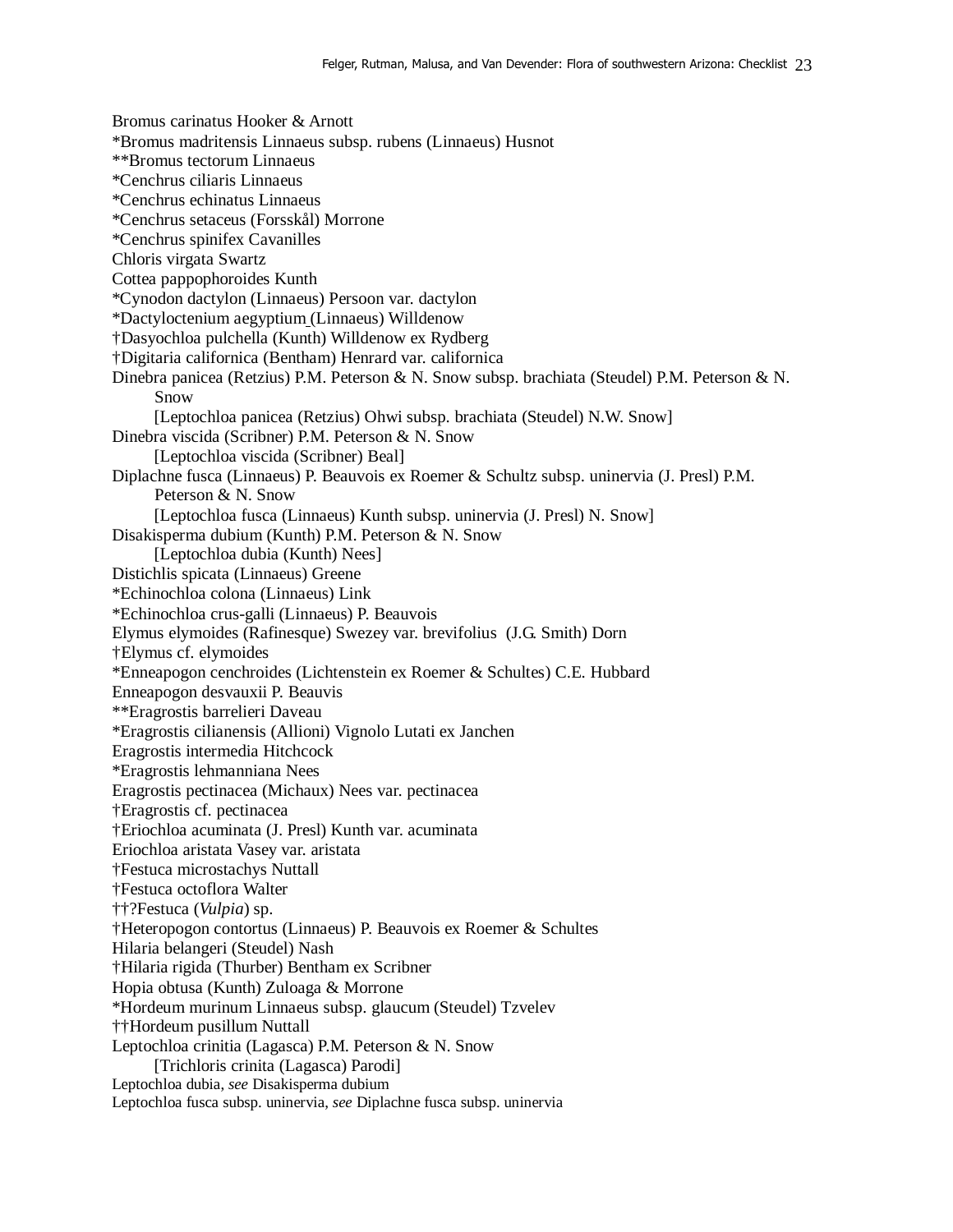Leptochloa panicea subsp. brachiata, *see* Dinebra panicea subsp. brachiata Leptochloa viscida, *see* Dinebra viscida Melica frutescens Scribner Muhlenbergia alopecuroides (Grisebach) P.M. Peterson & Columbus Muhlenbergia appressa C.O. Goodding Muhlenbergia dumosa Scribner ex Vasey †Muhlenbergia emersleyi Vasey Muhlenbergia fragilis Swallen †Muhlenbergia microsperma (de Candolle) Kunth ††Muhlenbergia polycaulis Scribner Muhlenbergia porteri Scribner ex Beal Muhlenbergia rigens (Bentham) Hitchcock Muhlenbergia tenuifolia (Kunth) Kunth Panicum alatum Zuloaga & Morrone var. alatum \*Panicum antidotale Retzius †Panicum hallii Vasey var. hallii †Panicum hirticaule J. Presl var. hirticaule Pappophorum vaginatum Buckley ††Paspalum sp. \*Phalaris caroliniana Walter \*Phalaris minor Retzius Phragmites australis (Cavanilles) Trinius ex Steudel subsp. berlandieri (E. Fournier) Saltonstall & Hauber \*\*Poa annua Linnaeus †Poa bigelovii Vasey & Scribner ††Poa fendleriana (Steudel) Vasey \*Polypogon monspeliensis (Linnaeus) Desfontaines \*Polypogon viridis (Gouan) Breistroffer \*Schismus arabicus Nees \*Schismus barbatus (Linnaeus) Thellung †Setaria grisebachii E. Fournier Setaria liebmannii E. Fournier †Setaria macrostachya Kunth \*Sorghum halepense (Linnaeus) Persoon Sporobolus airoides (Torrey) Torrey subsp. airoides Sporobolus cryptandrus (Torrey) A. Gray Sporobolus flexuosus (Thurber ex Vasey) Rydberg Sporobolus pyramidatus (Lamarck) Hitchcock †Stipa speciosa Trinius & Ruprecht var. speciosa Trichloris crinita, *see* Leptochloa crinitia Tridens eragrostoides (Vasey & Scribner) Nash †Tridens muticus (Torrey) Nash var. muticus \*\*Triticum aestivum Linnaeus Urochloa arizonica (Scribner & Merrill) Morrone & Zuloaga ††Zuloagaea bulbosa (Kunth) Bess

**POTAMOGETONACEAE** (includes Zannichelliaceae) Stuckenia pectinata (Linnaeus) Börner Zannichellia palustris Linnaeus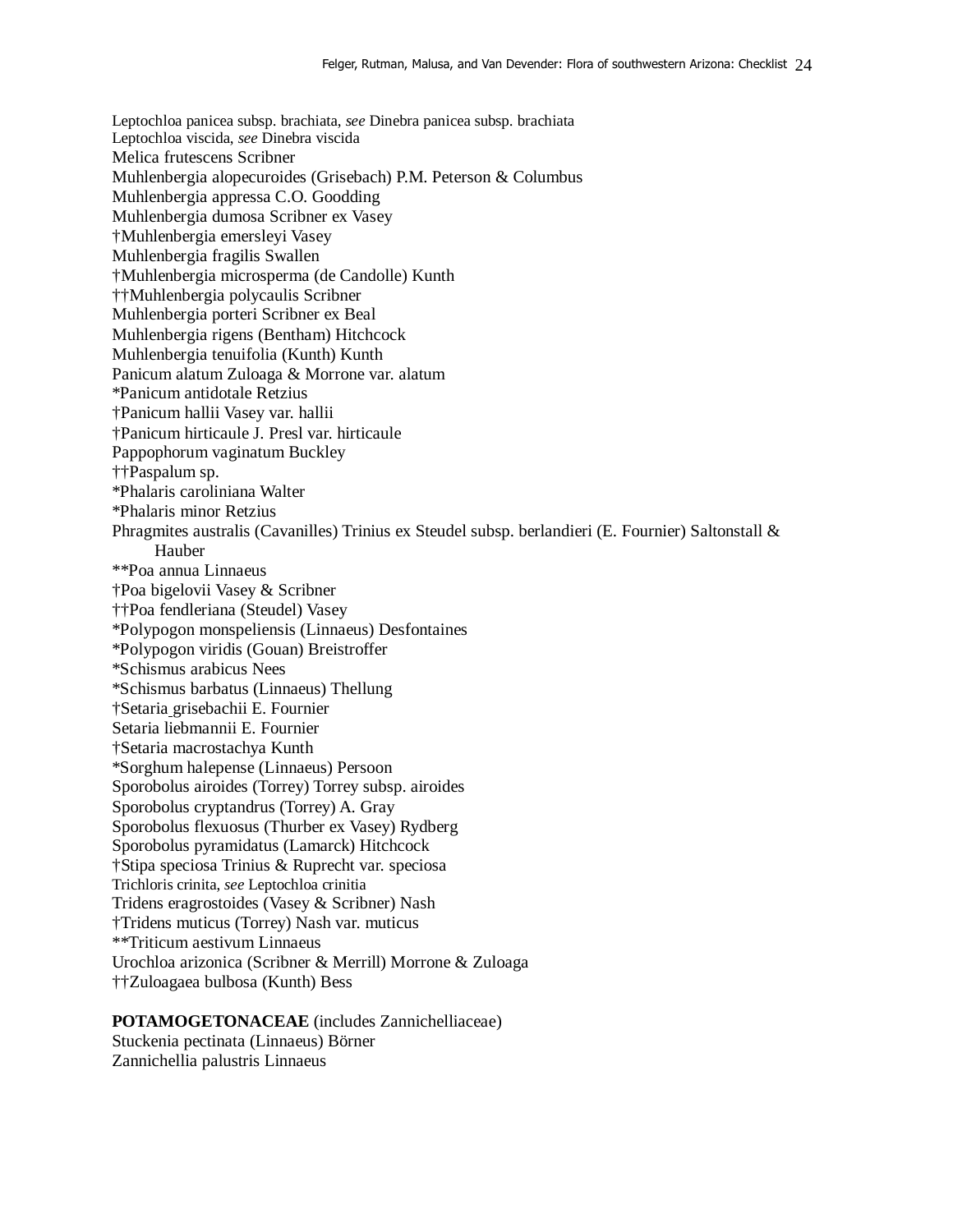## **RUPPIACEAE**

Ruppia cirrhosa (Petagna) Grande

RUSCACEAE, see ASPARAGACEAE

THEMIDACEAE, see ASPARAGACEAE

**TYPHACEAE**  Typha domingensis Persoon

### ZANNICHELLIACEAE, see POTAMOGETONACEAE

## **MOUNTAIN PLANTS OF ORGAN PIPE CACTUS NATIONAL MONUMENT**

 Approximately 135 taxa (132 species, one variety, and two hybrids) within the flora area are known only from the higher, larger mountains in the Monument. All 135 occur in the Ajo Mountains and some have population in other larger mountains in Organ Pipe, mostly at their upper elevations, i.e., Bates (BT), Diablo (DM), Growler (GM), Puerto Blanco (PB), and Santa Rosa (SR) Mountains (Fig. 2). Most of these populations are essentially desert "sky island" populations although some occur at lower elevations in these mountains. *Ericameria cuneata* probably also occurs in the Cabeza Prieta NWR portion of upper elevations in the Growler Mountains.

## **PTERIDACEAE**

Argyrochosma limitanea Astrolepis sinuata (BT) Bommeria hispida (SR) Cheilanthes villosa Cheilanthes wrightii (BT) Cheilanthes yavapensis Pentagramma triangularis

**GYMNOSPERMS CUPRESSACEAE** Juniperus arizonica (PB)

#### **EUDICOTS ACANTHACEAE**

Dicliptera resupinata Justicia candicans Justicia longii

**AMARANTHACEAE** 

Amaranthus ×tucsonensis Gomphrena sonorae

**ANACARDIACEAE**  Rhus aromatica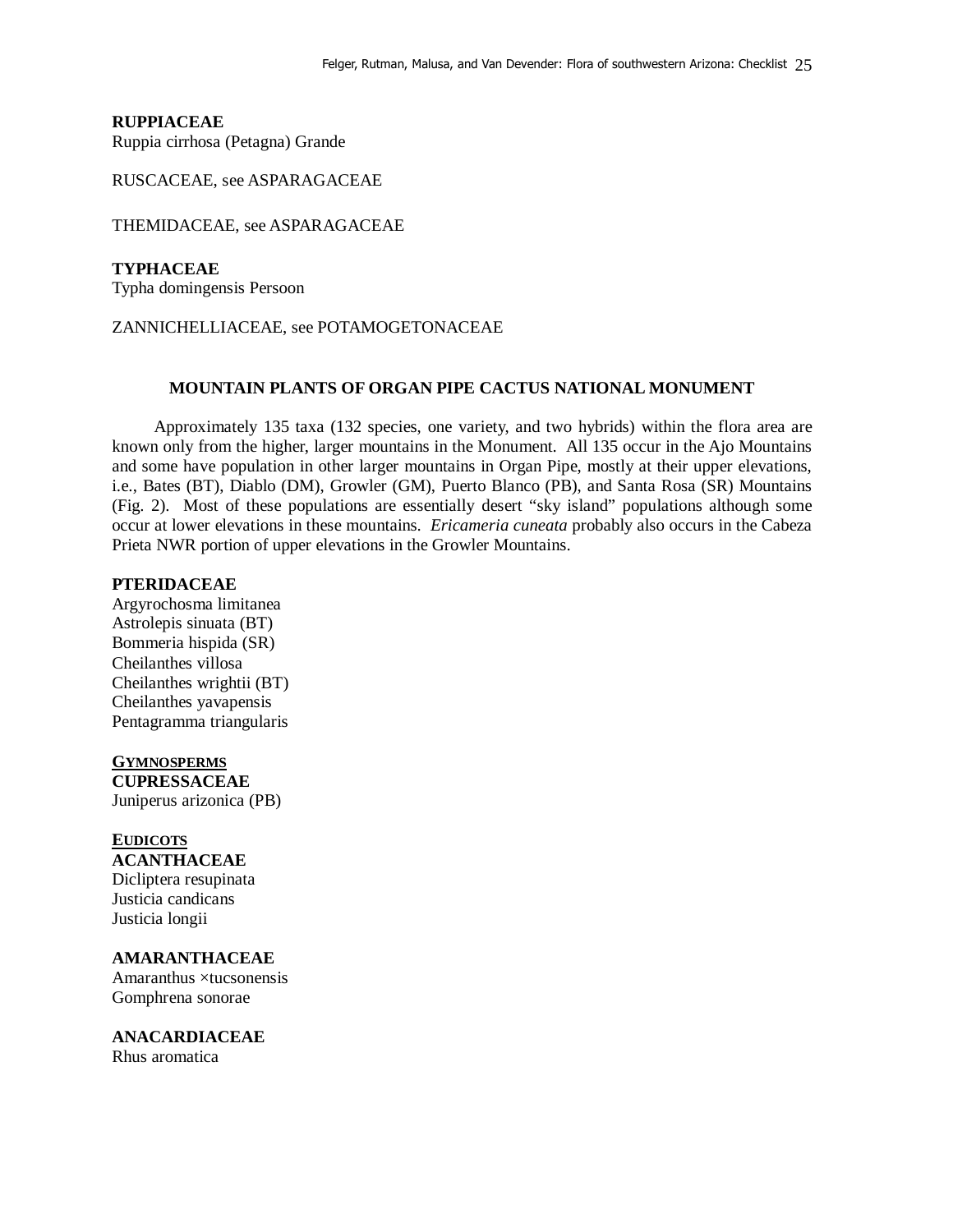# **APIACEAE**

Lomatium nevadense Yabea microcarpa

# **APOCYNACEAE**

Asclepias linaria Haplophyton cimicidum Matelea cordifolia

## **ASTERACEAE**

Ageratina paupercula Ambrosia cordifolia (DM) Artemisia dracunculus Brickellia californica Brickellia frutescens (PB) Ericameria cuneata (GM?) Ericameria laricifolia Gamochaeta stagnalis Koanophyllon palmeri Machaeranthera tagetina (DM) Packera quercetorum Perityle ajoensis Pseudognaphalium canescens

## **BERBERIDACEAE**

Berberis haematocarpa Berberis harrisoniana

## **BORAGINACEAE**

Harpogonella palmeri (SR) Phacelia ramosissima

## **BRASSICACEAE**

Boechera perennans Erysimum capitatum Hesperidanthus linearifolius (PB) Thelypodium wrightii (DM)

# **CACTACEAE**

Echinocereus santaritensis

### **CAMPANULACEAE**  Triodanis biflora

**CANNABACEAE**  Celtis reticulata

**CARYOPHYLLACEAE**  Cerastium texanum (DM)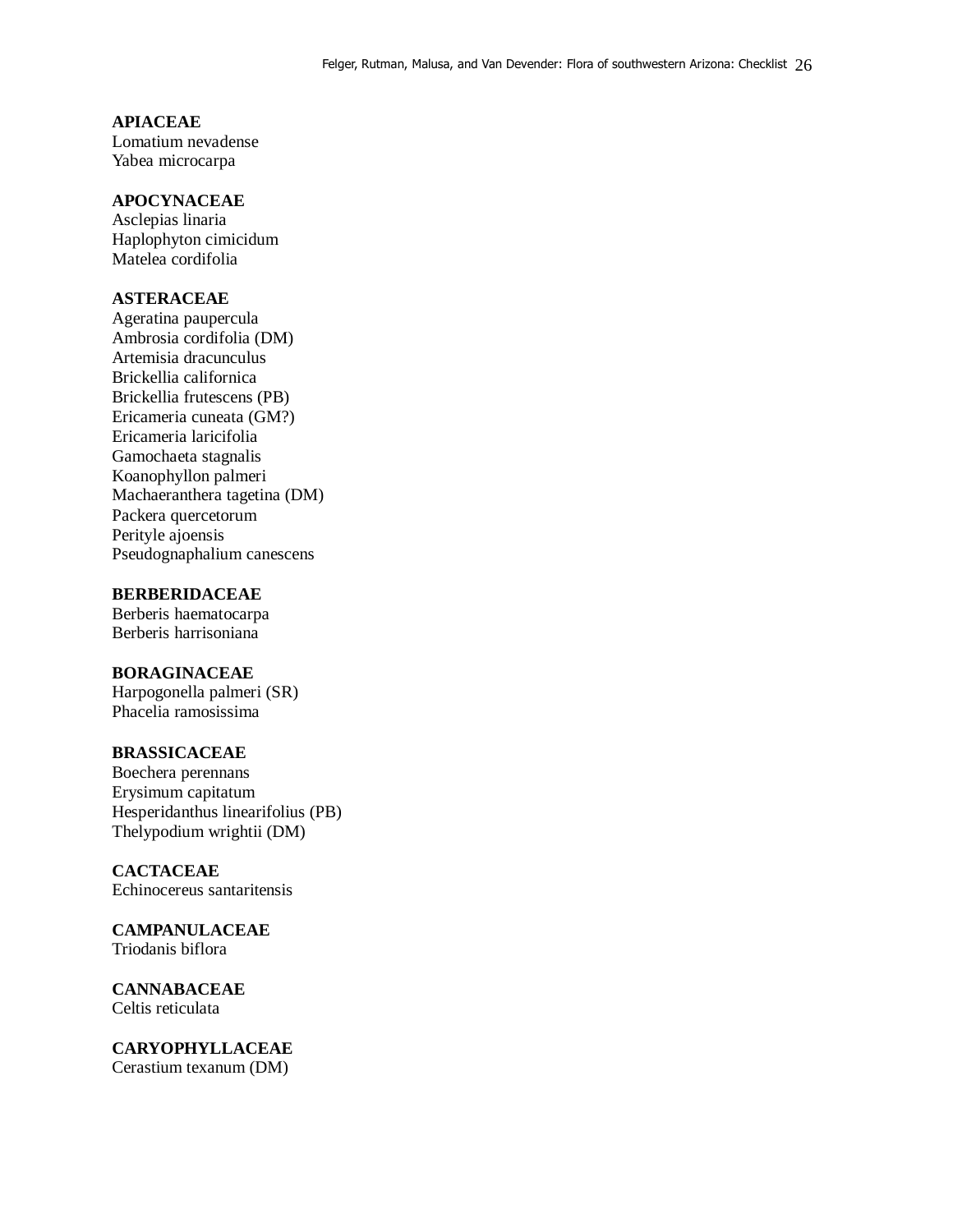## **CONVOLVULACEAE**

Cuscuta californica (SR) Ipomoea costellata Ipomoea cristulata Jacquemontia pringlei

## **CRASSULACEAE**

Graptopetalum rusbyi

## **CUCURBITACEAE**

Echinopepon wrightii Marah gilensis

### **EUPHORBIACEAE**

Euphorbia arizonica? Euphorbia capitellata Euphorbia melanadenia

## **FABACEAE**

Acaciella angustissima Astragalus didymocarpus Dalea pringlei Desmodium procumbens Galactia wrightii Mimosa distachya (SR) Nissolia schottii (SR) Phaseolus acutifolius Rhynchosia texana Tephrosia vicioides Trifolium wormskioldii (DM)

### **FAGACEAE**

Quercus turbinella

## **GERANIACEAE**

Geranium carolinianum

**GROSSULARIACEAE**  Ribes quercetorum

#### **LAMIACEAE**

Monardella arizonica Salvia pinguifolia

## **MALVACEAE**

Abutilon abutiloides (PB) Anoda abutiloides Anoda pentaschista Hermannia pauciflora Hibiscus biseptus Malvastrum bicuspidatum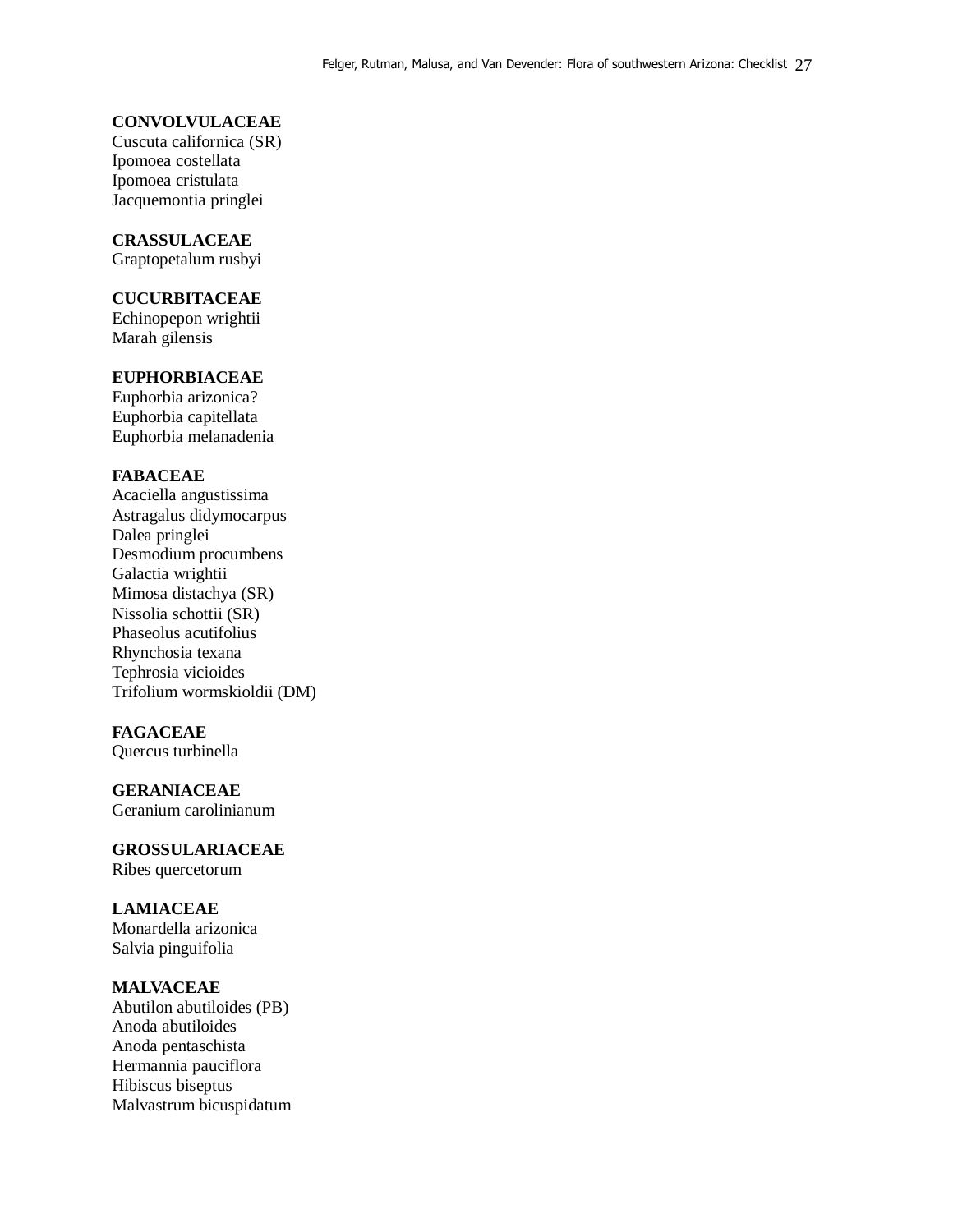Sida abutifolia

**MONTIACEAE** Calandrinia ciliata (PB) Claytonia perfoliata Phemeranthus aurantiacus

**MORACEAE**  Morus microphylla

## **NYCTAGINACEAE**

Boerhavia megaptera Mirabilis coccinea Mirabilis multiflora

**OLEACEAE** 

Forestiera phyllyreoides (PB) Fraxinus velutina

**ONAGRACEAE**  Epilobium canum

**OXALIDACEAE**  Oxalis albicans

**PHYTOLACCACEAE**  Rivina humilis (DM)

# **PLANTAGINACEAE**

Castilleja lanata Keckiella antirrhinoides Stemodia durantifolia

**PLUMBAGINACEAE**  Plumbago zeylanica

# **POLEMONIACEAE**

Ipomopsis multiflora Phlox tenuifolia (DM)

## **PORTULACACEAE**

Portulaca suffrutescens Portulaca umbracticola

**PRIMULACEAE**  Androsace occidentalis (DM)

**RANUNCULACEAE**  Anemone tuberosa Myosurus cupulatus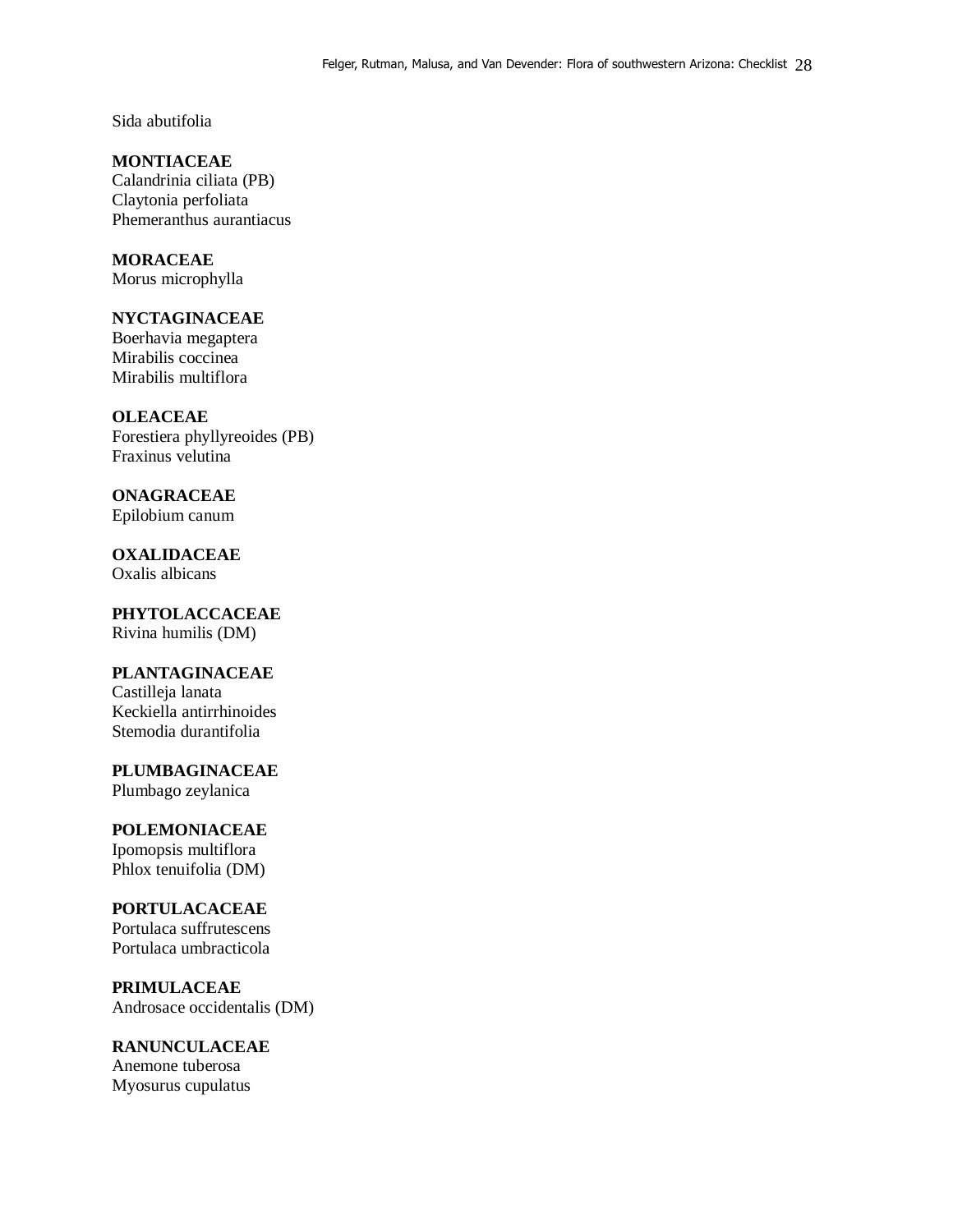**RHAMNACEAE**  Frangula betulifolia Rhamnus crocea

**ROSACEAE**  Vauquelinia californica (DM, PB)

**RUBIACEAE**  Galium microphyllum

**RUTACEAE**  Ptelea trifoliata

**SOLANACEAE**  Capsicum annuum Solanum douglasii (BT, DM) Solanum xanti

**TALINACEAE**  Talinum paniculatum

### **MONOCOTYLEDONS**

**AMARYLLIDACEAE** Habranthus longifolius

## **ASPARAGACEAE**

Agave ×ajoensis Agave schottii (DM) Nolina microcarpa Yucca baccata

**COMMELINACEAE** 

Commelina erecta

#### **LILIACEAE**

Calochortus kennedyi

## **POACEAE**

Bouteloua barbata var. rothrockii (BT) Bouteloua curtipendula (PB) Disakisperma dubium Elymus elymoides Eragrostis intermedia Festuca microstachys Hilaria belangeri Melica frutescens Muhlenbergia alopecuroides Muhlenbergia appressa Muhlenbergia dumosa Muhlenbergia emersleyi